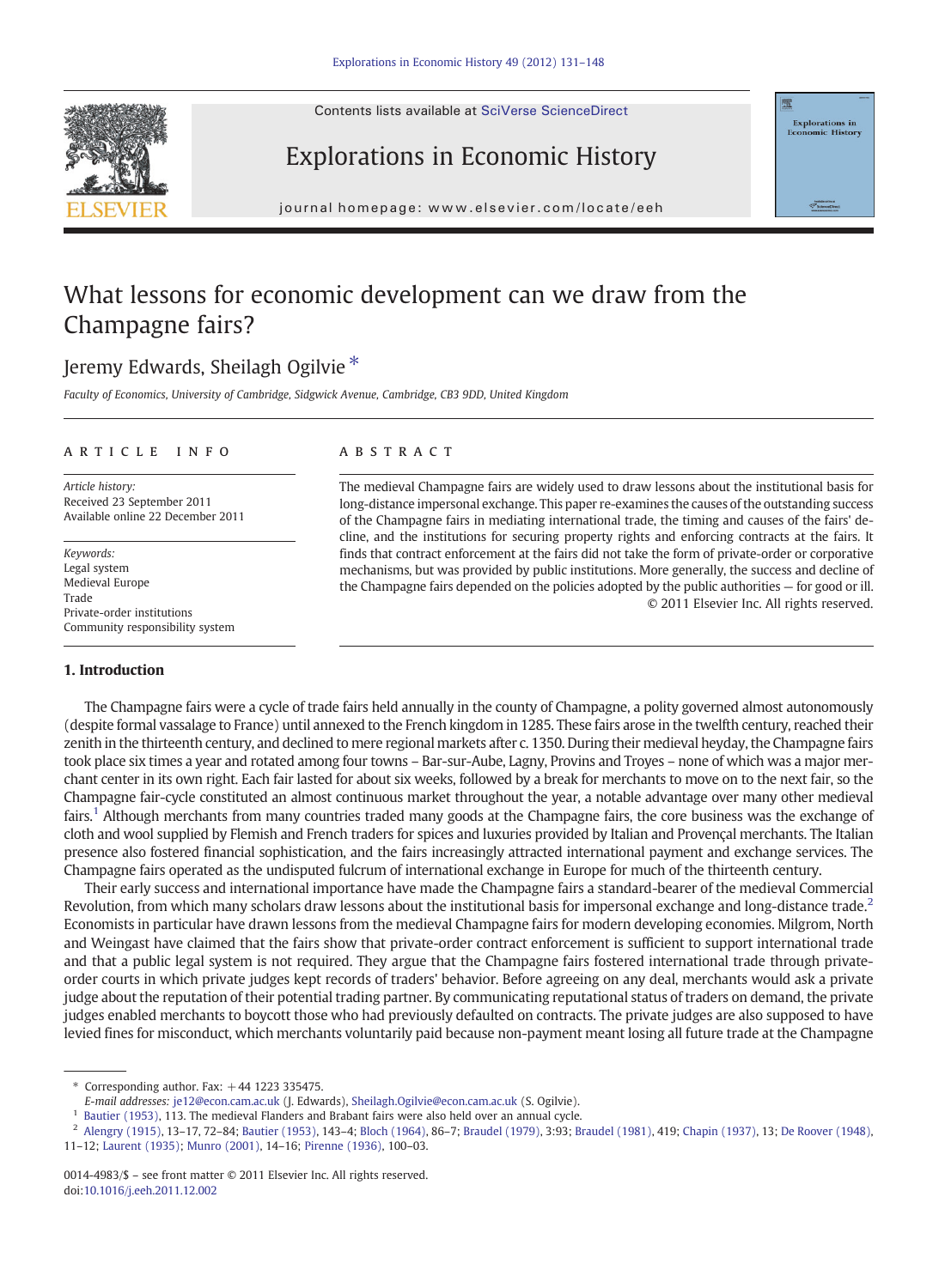fairs. This combination of private judges and individual merchants' reputations created incentives for all merchants to fulfill contractual obligations, it is argued, even though state enforcement was absent and repeated interactions between trading partners were rare. From this portrayal of the Champagne fairs, Milgrom, North and Weingast conclude that international trade expanded in medieval Europe through merchants developing 'their own private code of laws', employing private judges to apply these laws, and deploying private-order sanctions against offenders — all 'without the benefit of state enforcement of contracts'.<sup>3</sup>

The medieval Champagne fairs have also been mobilized in support of a second lesson for developing economies — the idea, advanced by Greif, that collective reprisals between corporative groups of businessmen can support impersonal exchange.<sup>4</sup> In this portrayal, law-courts with coercive powers did exist in medieval Europe, but were controlled by local interests which prevented them from protecting foreign merchants' property rights or enforcing contracts impartially. According to Greif, the 'community responsibility system' stepped into the breach by providing incentives for local courts to supply impartial justice. If a member of one community defaulted on a contract with a member of another, and the defaulter's local court did not provide compensation, the injured party's local court would impose collective reprisals on all members of the defaulter's community, incarcerating them and seizing their property to secure compensation. The defaulter's community could only avoid such sanctions by ceasing to trade with the injured party's community. If this prospect was too costly, the defaulter's community had an incentive to provide impartial justice. Greif claims that this combination of corporative justice and collective reprisals provided the institutional basis for international exchange in the early centuries of the Commercial Revolution, and that the Champagne fairs provide a prime example of the 'community responsibility system' in operation.

The Champagne fairs thus play a central role in the analysis of the institutional foundations of market-based economic activity. But what are the correct lessons to draw from these fairs about the institutional preconditions for economic development? To answer this question it is important to establish what the evidence shows about the causes of the fairs' success. The only full-length studies of the fairs were carried out in the nineteenth and early twentieth centuries,<sup>5</sup> and even the most recent empirical accounts date back to the 1970s.<sup>6</sup> The time is thus ripe for a renewed examination of the historical evidence on these fairs and a critical assessment of any lessons they might hold for economic development. These are the objectives of this paper. The evidence shows that contract-enforcement at the fairs did not take the form of private-order or corporative mechanisms, but was provided by public institutions. More generally, the success and decline of the Champagne fairs depended, for good or ill, on the policies adopted by the public authorities.

### 2. The ascendancy of the fairs and 'generalized' institutional provision

What explains the outstanding success of the Champagne fairs in attracting and mediating international trade in the medieval Commercial Revolution? Champagne had periodic fairs from at least the early twelfth century, although initially they enjoyed no international importance. Between 1137 and 1164, merchants from Flanders, Arras, and many parts of the kingdom of France began to attend fairs in Champagne, and by 1174 they had been joined by Italians.<sup>7</sup> By 1190 Italian merchants were visiting Champagne in significant numbers and the annual cycle of six fairs was well established.<sup>8</sup> On this basis, the beginning of the Champagne fairs' European preeminence is usually taken to be about 1180. During the first half of the thirteenth century the volume and sophistication of business at the fairs grew as international merchants attended in increasing numbers. Scholars universally agreed that the Champagne fairs were in their ascendancy at least until c. 1260, both as an emporium for the trade in wares and as the 'money-market of Europe'. How can this ascendancy be explained?

The policies of the counts of Champagne played a major role in the rise of the fairs. The counts had an interest in ensuring the success of the fairs, which brought in very significant revenues.<sup>9</sup> These revenues in turn enabled the counts to consolidate their political position by rewarding allies and attracting powerful vassals.<sup>10</sup> As a result, the counts were willing to provide various institutional mechanisms needed for the successful operation of an international fair, and – crucially – were able to avoid selling privileges to special-interest groups that would have limited trade.<sup>11</sup>

The first institutional service provided by the counts of Champagne consisted of mechanisms for ensuring security of the persons and property rights of traders. The counts undertook early, focused and comprehensive action to ensure the safety of merchants traveling to and from the fairs, and were unusual among medieval fair-authorities in devoting considerable political and military resources to extending this guarantee beyond their territorial boundaries.<sup>12</sup> As early as 1148, when moneychangers from Vézelay were robbed on their way to the Provins fair by a French nobleman, Count Thibault II wrote to the regent of France demanding that the moneychangers be compensated and declaring, 'I will not let take place with impunity such an injury, which tends to nothing less than the ruin of my fairs'.<sup>13</sup> In 1149, when another French nobleman seized the goods of merchants traveling to the Champagne

<sup>&</sup>lt;sup>3</sup> [Milgrom et al. \(1990\)](#page-16-0), 2 (quotation), 10, 20, and passim.<br> $\frac{4 \text{ C} \cdot \text{C} \cdot \text{C} \cdot (2002, 20065, 20065)}{2006}$ 

[Greif \(2002, 2006a, 2006b\)](#page-16-0).

<sup>5</sup> Notably [Bourquelot \(1865\);](#page-16-0) [Huvelin \(1897\)](#page-16-0); [Bassermann \(1911\);](#page-15-0) [Laurent \(1935\)](#page-16-0); [Chapin \(1937\).](#page-16-0)

 $<sup>6</sup>$  New findings are presented in [Bautier \(1953\),](#page-16-0) of which [Bautier \(1970\)](#page-16-0) is a curtailed translation; [Thomas \(1977\)](#page-16-0) presents new evidence on the declining,</sup> fourteenth-century fairs. Surveys based on secondary literature are provided by [Verlinden \(1965\)](#page-17-0), 126–34; [Schönfelder \(1988\);](#page-16-0) and [Knights \(1992\).](#page-16-0)

<sup>7</sup> [Bautier \(1953\),](#page-16-0) 110–11; [Laurent \(1935\),](#page-16-0) 49–50, 84–5, 96, 100–01.

<sup>8</sup> [Reynolds \(1931\)](#page-16-0), 380; [Face \(1957\);](#page-16-0) [Bautier \(1953\)](#page-16-0), 115; [Laurent \(1935\),](#page-16-0) 86.

<sup>9</sup> [Bassermann \(1911\)](#page-15-0), 3; [Bourquelot \(1865\),](#page-16-0) II:175–206.

<sup>10</sup> [Alengry \(1915\),](#page-15-0) 50–1. For examples, see [Evergates \(2010\),](#page-16-0) 166, 169, 219–26, 237–8, 242–3, 250, 286.

<sup>11</sup> [Chapin \(1937\)](#page-16-0).

<sup>12</sup> [Bautier \(1953\),](#page-16-0) 117–18; [Laurent \(1935\),](#page-16-0) 258–9.

<sup>13</sup> [Bourquelot \(1865\)](#page-16-0), I:32 324–5; [Goldschmidt \(1891\),](#page-16-0) 229 n. 153.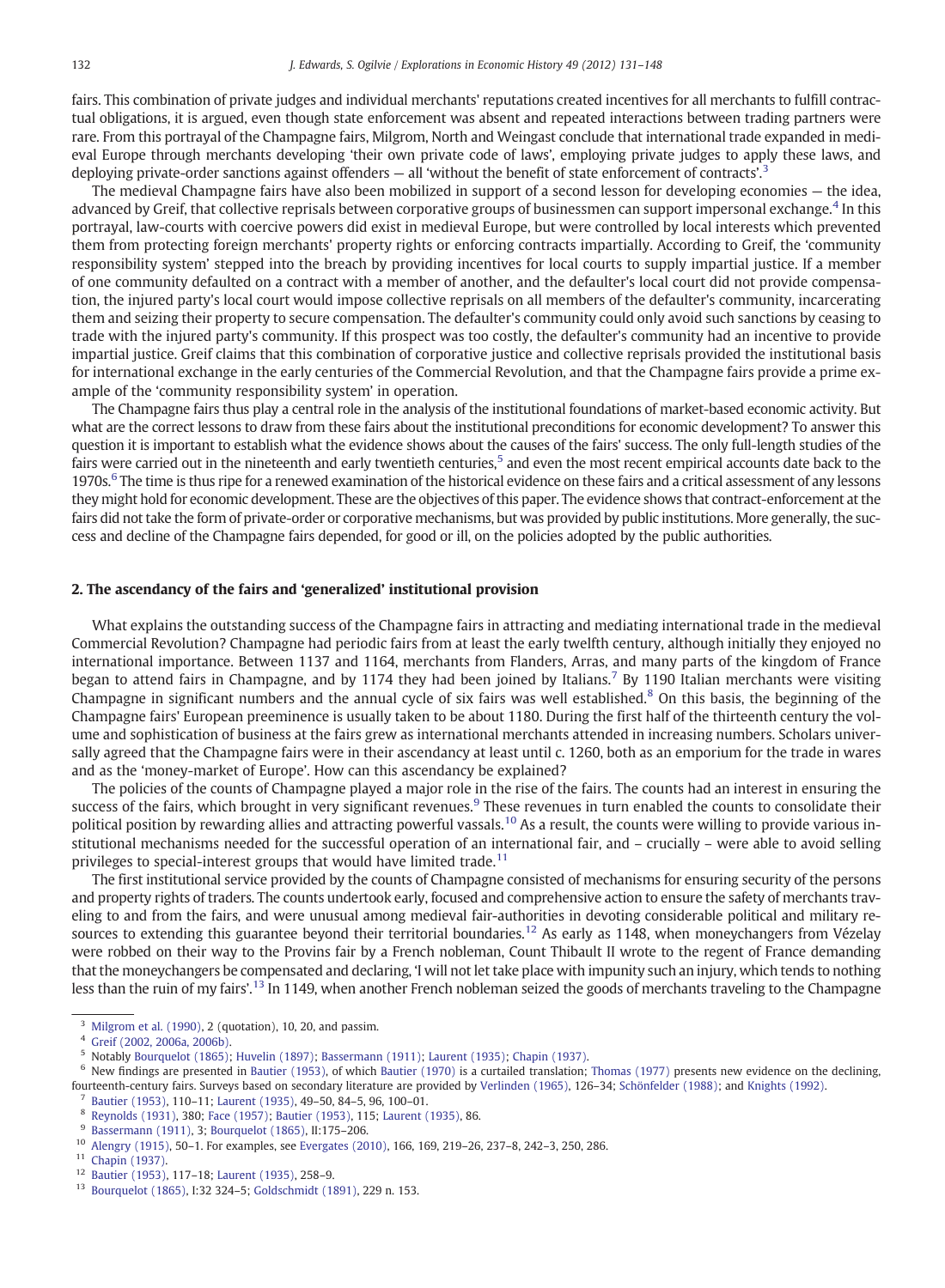fairs, the count wrote again to the French regent demanding justice, saying 'if you wish to chastise him and march against him with an army, let me know: I will assist you in extracting vengeance from him'.<sup>14</sup> By the early thirteenth century, the counts were negotiating formal treaties from neighboring princes to guarantee safe conduct to visitors to 'their' fairs — in 1209 with France, in 1220 with Burgundy, and in 1232 with Boulogne.<sup>15</sup> Before the mid-thirteenth century, the counts were extending the geographical scope of the safe conduct as far afield as Italy. In 1242–3, when some Italian merchants traveling to the Champagne fairs were kidnapped and robbed in Italy by Piacenzans, the count of Champagne wrote to the Piacenzan authorities threatening to ban all Piacenzan merchants from his fairs unless the victims were compensated.<sup>16</sup> As early as the 1170s, the counts had begun appointing special 'fair-wardens' with policing, regulatory and jurisdictional powers at the fairs, and by the mid-thirteenth century they had empowered these wardens to exert pressure on foreign jurisdictions to enforce the safe conduct of the fairs.<sup>17</sup> In 1283–5, for instance, when an Artois toll-keeper violated the safe conduct by imprisoning an Ypres merchant traveling to the Champagne fairs, the count's fair-wardens threatened to exclude all citizens of Artois from future fairs in retribution.<sup>18</sup>

The counts of Champagne also ensured that merchants were secure at the fairs themselves, enforcing property rights through their own law-courts (as we shall see), employing their own officials to police the streets, and cooperating with municipal and ecclesiastical officials to guarantee security in the fair-towns.<sup>19</sup> Alengry argues that the creation by the 1170s of dedicated fairwardens made an important contribution to the ascendancy of the fairs 'because the wardens were independent of the tyrannies and subjections of the local prévôté, since they depended solely on the sovereign'.<sup>20</sup>

Counter to claims that the Champagne fairs lacked state enforcement of contracts, a second institutional service provided by the rulers of Champagne was legal contract-enforcement. The counts of Champagne operated a four-tiered system of public lawcourts which judged lawsuits and officially witnessed contracts with a view to subsequent enforcement. The highest princely court in Champagne was the Jours de Troyes, a tribunal which judged important cases as a court of first instance and also heard appeals from lower courts. The second tier of the princely justice-system consisted of the courts of the four baillis (bailiffs) which judged cases involving high-status parties such as nobles, religious houses, and foreign merchants. The third tier consisted of the courts of the prévôts (provosts), totalling 54 in 1285, who as representatives of the prince rendered justice to commoners. The lowest tier of the princely justice-system consisted of village courts operated by maires (mayors), officials appointed by the prévôt to render justice to the inhabitants of each village. Towns, in contrast to villages, were subject to the direct jurisdiction of the local bailli or prévôt, unless they managed to obtain commune privileges. These entitled a town to have a mayor and 12 échevins (aldermen), appointed by the prince, with jurisdiction over cases involving urban inhabitants although also open to outsiders. After Champagne was united by marriage with the territory of the king of France in 1285, the French crown retained this four-tiered structure of courts in the territory, but superimposed the Parlement de Paris as a final court of appeal.<sup>21</sup>

Cases involving foreign merchants could be adjudicated at most levels of this public legal system. For the most serious cases, according to Alengry, 'the count as sovereign was directly employed in person in ensuring that justice was rendered to visitors to the fairs who had suffered injury'.<sup>22</sup> This long-standing princely provision of justice to visiting merchants, dating back to the twelfth century, was explicitly confirmed and extended in 1245 when the count granted Roman, Tuscan, Lombard and Provençal merchants frequenting the St Ayoul fair in Provins the privilege of being subject solely to the count's own direct jurisdiction or (in his absence) to that of the count's immediate deputy. $23$ 

Less serious conflicts involving merchants at the fairs were judged by the princely *bailli* or prévôt.<sup>24</sup> At each fair a temporary wooden lodge was erected, from which the *prévôt* dispensed civil and criminal justice.<sup>25</sup> The first record of this lodge dates from 1176, when count Henri assigned to the churchwardens of St Quiriace 'the wood from the lodges of the prévôts at the fairs'.<sup>26</sup> Further detail is provided by the Provins communal charter of 1252, which alluded to the lodges of the *prévôts* at the fairs and declared that 'the merchants who come to the fairs shall be judged by us [the count] and our people: that is, by the fair-wardens, or by the bailli, or by a person whom he shall set in his place'.<sup>27</sup> A subsequent Provins charter of 1268 also mentions the lodges of the prévôts at the fairs, and confirms that 'foreign merchants and our Jews shall remain within our protection and in our justice'.<sup>28</sup> A 1324 conflict between the royal *prévôt* and the abbot of Lagny over the fair jurisdiction confirmed the continued jurisdiction of the princely *prévôt* at the Champagne fairs into the fourteenth century.<sup>29</sup>

By the 1170s, as mentioned above, the counts of Champagne had supplemented ordinary public legal provision at the fairs by appointing special officials called fair-wardens (gardes des foires).<sup>30</sup> They were first recorded in 1174, when they were required to

- <sup>27</sup> [Bourquelot \(1839](#page-16-0)–40), II:409; [Terrasse \(2005\),](#page-16-0) 45, 61.<br><sup>28</sup> Bourquelot (1830–40), II:416; Terrasse (2005), 61, 78.
- <sup>28</sup> [Bourquelot \(1839](#page-16-0)–40), II:416; [Terrasse \(2005\),](#page-16-0) 61, 78.
- <sup>29</sup> [Boutaric \(1867\),](#page-16-0) II:551 (#7394).
- <sup>30</sup> [Goldschmidt \(1891\),](#page-16-0) 229–30.

<sup>14</sup> [Bourquelot \(1865\),](#page-16-0) I:324–5; [Arbois de Jubainville and Pigeotte \(1859](#page-15-0)–66), II:388.

<sup>&</sup>lt;sup>15</sup> [Bourquelot \(1865\),](#page-16-0) I:174. See [Evergates \(2010\),](#page-16-0) 47–51 (#18–22) for instances of enforcement dating from 1217.<br><sup>16</sup> Bourguelot (1965), L179.0.

<sup>&</sup>lt;sup>16</sup> [Bourquelot \(1865\),](#page-16-0) I, 178-9.

<sup>17</sup> [Bourquelot \(1865\),](#page-16-0) I:180; [Laurent \(1935\),](#page-16-0) 259, 295–7, 303–04.

<sup>18</sup> [Laurent \(1935\),](#page-16-0) 295, 303–04.

<sup>19</sup> [Bourquelot \(1839](#page-16-0)–40), I:119; [Bourquelot \(1865\),](#page-16-0) II:20, 219–20; [Laurent \(1935\),](#page-16-0) 279–80; [Terrasse \(2005\)](#page-16-0), 228–32.

[Alengry \(1915\)](#page-15-0), 108.

<sup>&</sup>lt;sup>21</sup> [Arbois de Jubainville and Pigeotte \(1859](#page-15-0)–66), III:155–70; [Arbois de Jubainville \(1859\)](#page-15-0), 4–17; [Bourquelot \(1839](#page-16-0)–40), I:210; [Benton \(1969\)](#page-16-0), 281–3.

<sup>&</sup>lt;sup>22</sup> [Alengry \(1915\)](#page-15-0), 110.

 $^{23}$  [Bourquelot \(1865\),](#page-16-0) 174.

<sup>&</sup>lt;sup>24</sup> [Arbois de Jubainville \(1859\),](#page-15-0) 22.<br><sup>25</sup> Alengru (1915), 112: Terracco (2

<sup>25</sup> [Alengry \(1915\)](#page-15-0), 113; [Terrasse \(2005\)](#page-16-0), 61, 78.

<sup>&</sup>lt;sup>26</sup> [Bourquelot \(1865\),](#page-16-0) II:20 n. 1; [Arbois de Jubainville and Pigeotte \(1859](#page-15-0)–66), III:235.<br><sup>27</sup> Bourguelot (1820–40), II:400; Terraces (2005), 45-61.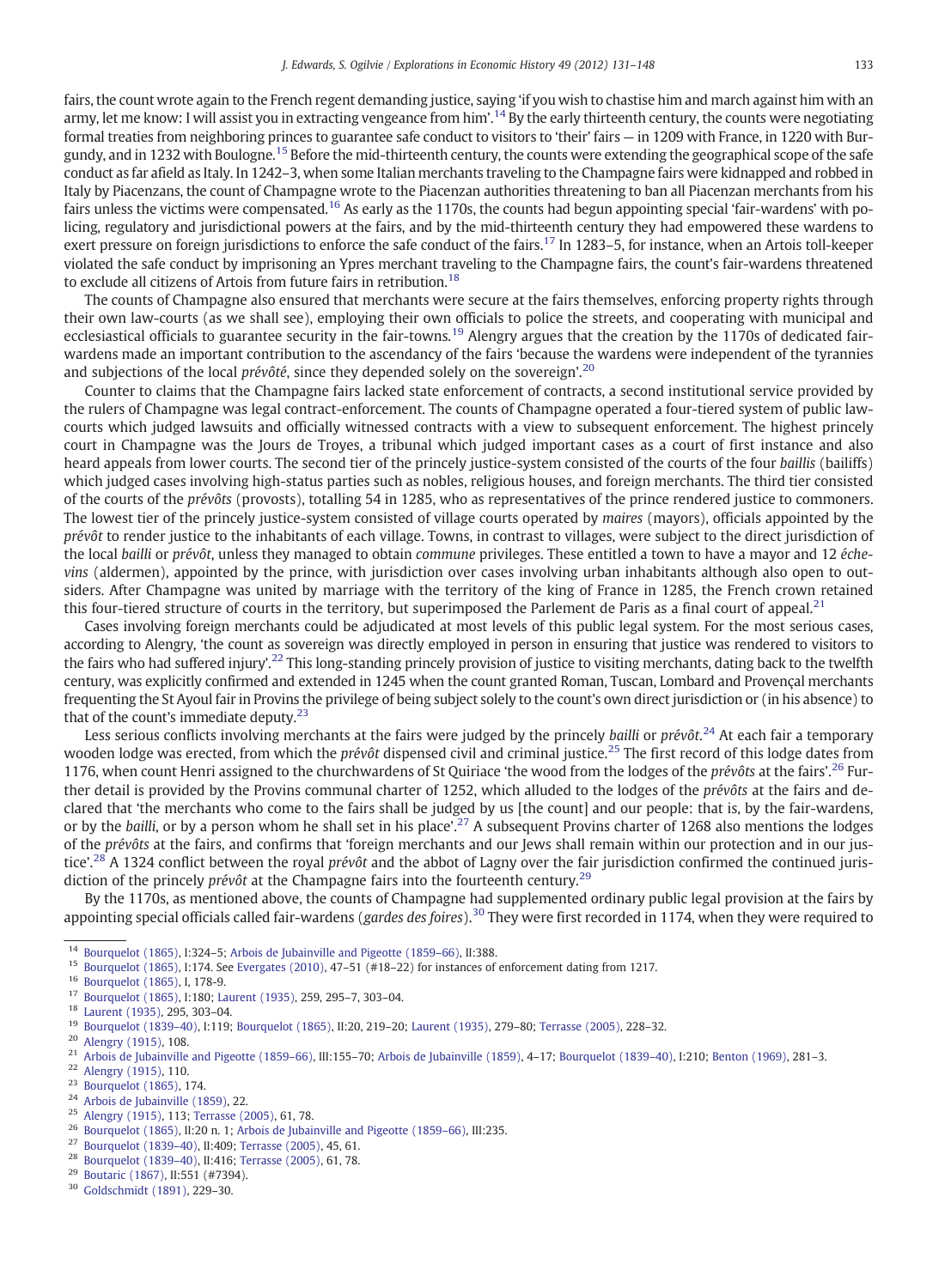proclaim a regulation about weights and measures at the start of each fair.<sup>31</sup> By the 1220s at latest, the fair-wardens were operating a continual court throughout the duration of each fair, at which merchants could register commercial contracts and unpaid creditors could bring complaints. The first recorded case of a merchant contract being witnessed by the fair-wardens dates from 1225, at which point the wardens were still using their own personal seals.<sup>32</sup> At some periods, as in Provins in 1228, the same man was both fair-warden and princely bailli, and it is unclear in which capacity he was judging which cases. $33$  By 1247, the fair-wardens were witnessing merchant contracts using an official fair seal.<sup>34</sup> In 1252, the fair-wardens were operating alongside the princely baillis in dispensing justice to foreign merchants at the Provins fairs.<sup>35</sup> Bautier argues that until c. 1260, the wardens' jurisdictional purview was still limited, since merchant contracts more frequently bore ecclesiastical than fair-wardens' seals.<sup>36</sup> However, merchants did not record all debts at the fairs using sealed contracts. Many sales, particularly of cloth, were made on short-term credit, which was recorded by moneychangers or notaries, or simply agreed before witnesses.<sup>37</sup> Defaults on such debts could be referred to the fair-wardens even when the original contracts had not been sealed by the wardens.<sup>38</sup> By the 1260s, the fair-wardens possessed powers of confiscation, fining, and incarceration, and by the 1270s were declaring their mandate to ensure everywhere the fulfillment of any contract issued at the fairs, 'in the name of the count of Champagne'.<sup>39</sup>

But public alternatives to the princely court system did exist, and this was another strength of contract enforcement at the Champagne fairs, since jurisdictional competition created incentives for courts to provide impartial judgments. For one thing, three of the Champagne fair-towns (Provins, Bar-sur-Aube, and Troyes) had privileges as communes entitling them to operate municipal mayoral courts during this period.<sup>40</sup> Sometimes, as in Troves in 1231 or Provins in 1270–9, the same man was both town mayor and princely fair-warden, and it is difficult to distinguish in which capacity he exercised jurisdiction in particular cases.<sup>41</sup> The Provins charter of 1252 stated that merchants at the fairs were to be judged by the count and his officials, but left foreign traders the option of using municipal courts: 'and if it pleases them to seek law in front of the mayor, the mayors have the liberty and power to do so … and the fines from the foreign merchants shall go to the commune up to 20 sols, and the surplus shall be ours'. In apparent recognition of this joint jurisdiction, the 1252 charter stated that 'the mayors and commune shall have, at the fairs of Provins, their lodge on the pavement alongside that of the prévôt'.<sup>42</sup> The 1268 Provins charter also stated firmly that foreign merchants were under princely jurisdiction, but gave them the option of bringing cases to the municipal jurisdiction, and confirmed that the lodge of the mayoral court at the fairs should be located beside that of the  $\text{pr\'ev\'o}t$ <sup>43</sup>

How effective were municipal courts in providing the impartial contract-enforcement necessary for international trade? The strongest evidence for their effectiveness is that long-distance merchants chose to use them. According to both Bourquelot and Bautier, municipal courts in Champagne did judge lawsuits at the fairs, and foreign merchants at the fairs sometimes voluntarily chose to use them even though princely courts were available.<sup>44</sup> In 1278, for instance, a Florentine merchant appeared before the Provins mayoral court declaring that he and his associates had received payment on a fair-debt.<sup>45</sup> Visiting merchants evidently used the municipal courts sufficiently often to increase their caseload since, as Bourquelot discovered, the Provins town accounts 'abound in details concerning expenditures of the commune on the occasion of the fairs', including the costs of carrying benches into the mayor's judicial lodge.<sup>46</sup> Further evidence of the attractiveness of municipal courts to foreign merchants is provided by repeated jurisdictional rivalries between town courts and the princely *prévots* and fair-wardens, some serious enough to come to the Grand Jours de Troyes.<sup>47</sup> The mayoral courts held frequent sittings – sometimes as many as 46 sessions annually – and had strong incentives to offer attractive judicial services to foreign merchants since court fees were the communes' sole regular source of revenues.<sup>48</sup>

The church provided an additional set of public law-courts offering contract enforcement to merchants at the fairs.<sup>49</sup> A charter of 1153 granted the Priory of St Ayoul high and low justice over the entire town and lordship of Provins for the first seven days of the annual autumn fair, suspending all other jurisdictions (both princely and municipal), and ordering the counts' officials to swear obedience to the priory during the seven days of its fair-jurisdiction.<sup>50</sup> The priory's tribunal, manned by a princely bailiff, his deputy, a public prosecutor, and a clerk of the court, held daily sittings in a chamber in the monastery buildings and was known for the swiftness of its judgments and the modesty of its fees. Superficially, this jurisdiction might seem unimportant,

- <sup>34</sup> [Bautier \(1953\),](#page-16-0) 118–19.
- <sup>35</sup> [Bourquelot \(1839](#page-16-0)–40), II:409.
- <sup>36</sup> [Bautier \(1953\),](#page-16-0) 119, 122–3.
- <sup>37</sup> [Bautier \(1953\),](#page-16-0) 119–20.
- <sup>38</sup> [Bassermann \(1911\)](#page-15-0), 26–9.
- <sup>39</sup> [Bautier \(1952\),](#page-16-0) 320.

<sup>40</sup> In Bar-sur-Aube, c.1179-c.1260; in Provins, 1230–1335; in Troyes, 1230–1242. See [Bourquelot \(1865\),](#page-16-0) II:19–20; [Bautier \(1952\)](#page-16-0), 318–19; [Arbois de Jubainville](#page-15-0) [\(1859\),](#page-15-0) 18–30; [Tardif \(1855\)](#page-16-0); [Terrasse \(2005\),](#page-16-0) 45, 57, 61–3, 69–70, 77–9, 164, 215, 219, 232.

- <sup>41</sup> [Chapin \(1937\)](#page-16-0), 126–33.
- <sup>42</sup> [Bourquelot \(1839](#page-16-0)–40), II:409.
- <sup>43</sup> [Bourquelot \(1839](#page-16-0)–40), II:416.
- <sup>44</sup> [Bourquelot \(1839](#page-16-0)–40), I:210; [Bourquelot \(1865\)](#page-16-0), II:19–20; [Bautier \(1952\)](#page-16-0), 318–19.
- <sup>45</sup> [Davidsohn \(1896](#page-16-0)–1901), 30.
- <sup>46</sup> [Bourquelot \(1865\)](#page-16-0), II:20.
- <sup>47</sup> [Arbois de Jubainville and Pigeotte \(1859](#page-15-0)–66), VI:104; [Bourquelot \(1865\),](#page-16-0) I:210, II:196; [Terrasse \(2005\)](#page-16-0), 45, 57, 61–3, 69–70, 77–9, 164, 192, 215, 219, 232.
- <sup>48</sup> [Terrasse \(2005\)](#page-16-0), 70, 211, 227.

<sup>50</sup> [Bourquelot \(1839](#page-16-0)–40), I:117–19, 210, 408; [Alengry \(1915\)](#page-15-0), 114.

<sup>31</sup> [Arbois de Jubainville and Pigeotte \(1859](#page-15-0)–66), III:235–6, 367; [Bautier \(1953\),](#page-16-0) 118.

<sup>32</sup> [Bautier \(1953\),](#page-16-0) 118–19.

<sup>33</sup> [Chapin \(1937\)](#page-16-0), 126.

<sup>49</sup> [Goldschmidt \(1891\)](#page-16-0), 229–30; [Bassermann \(1911\),](#page-15-0) 4–5; [Davidsohn \(1896](#page-16-0)–1901), 8–9; [Bautier \(1953\)](#page-16-0), 123–4; [Terrasse \(2005\)](#page-16-0), 78.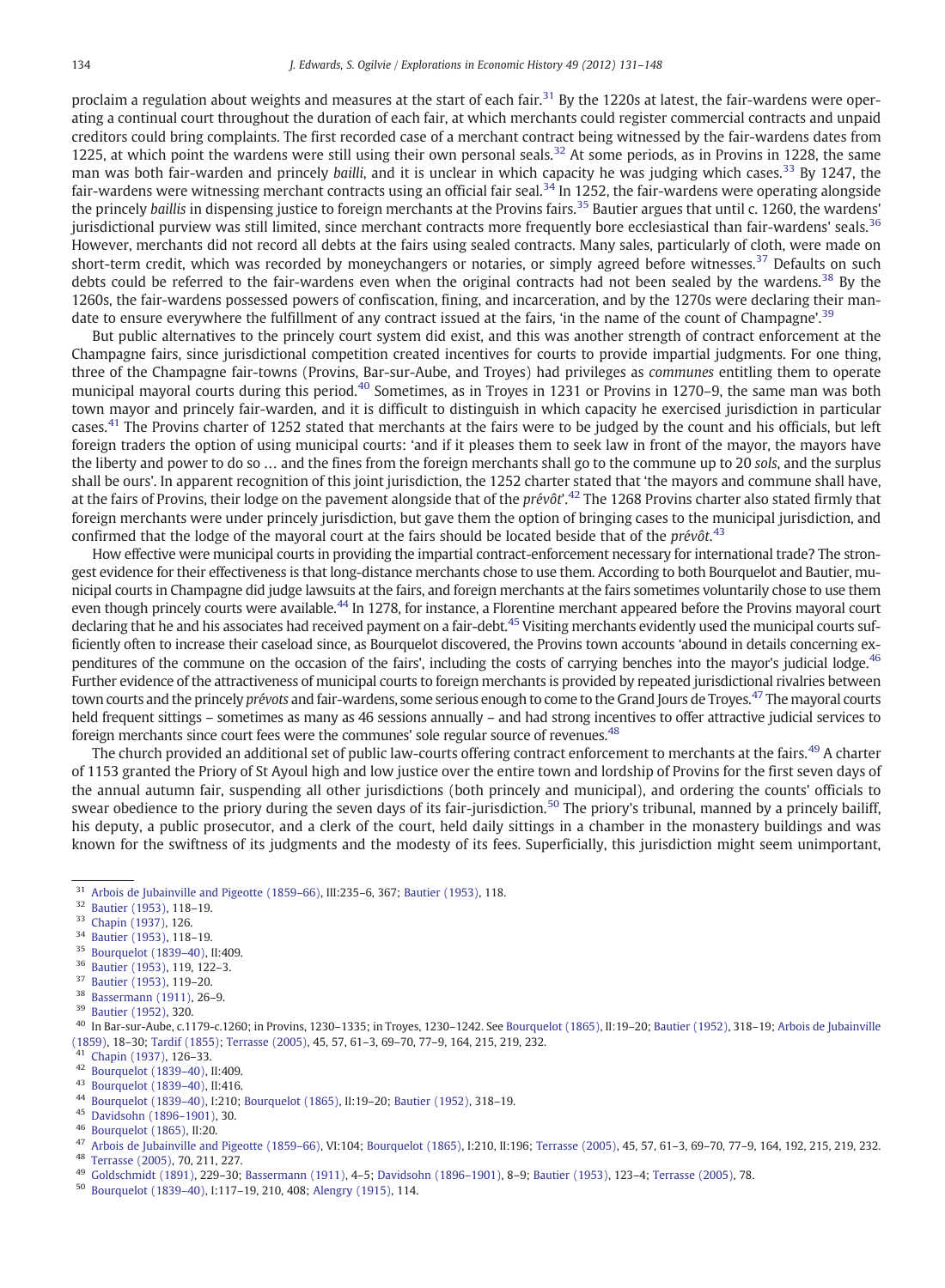since it lasted only a week and excluded the fair's core sales period. But the commercial and judicial activities of the Champagne fairs operated continuously throughout the year, so the priory's tribunal could judge any business left over from previous fairs.<sup>51</sup> Certainly, the priory's tribunal was popular among merchants and enjoyed such a volume of business that it customarily prolonged its sittings up to midnight on the final day of its jurisdiction, before the princely jurisdiction took over the next morning. The priory's jurisdiction at the Provins autumn fair was repeatedly confirmed by rulers of Champagne over the centuries.<sup>52</sup>

A second ecclesiastical tribunal was provided by the abbey of St Pierre, which exercised jurisdiction during the three days of cloth-selling at the Lagny fairs held each January.<sup>53</sup> During these three days, the abbots' bailiff judged all conflicts (including criminal ones) without right of appeal, so long as they were not reserved for the princely fair-wardens.<sup>54</sup> This church jurisdiction was of central importance, since the core business of each fair was conducted on its cloth-trading days. The abbey regarded its fairjurisdiction as extremely important, conserved it jealously, and repeatedly engaged in jurisdictional conflicts with the princely prévôt. 55

Security and contract-enforcement may have been the most important institutional services provided by the counts of Champagne – or devolved to municipal or ecclesiastical institutions – to support the fairs. But they were not the only ones. The counts also provided infrastructure, loan guarantees, and constraints on local merchants' privileges, all of which contributed to the fairs' success.

The counts made major contributions, both directly and indirectly, to commercial infrastructure for merchants visiting the fairs. The counts erected fortifications around the fair towns and roads connecting them, and built canals from the Seine into the fair-town of Troves.<sup>56</sup> The Hôtel-Dieu was founded in Provins around 1157–60 by the count to expand accommodation for visiting merchants.<sup>57</sup> By granting concessions on market dues, the counts mobilized other organizations, especially ecclesiastical ones, to provide infrastructure for merchants in the form of accommodation, warehousing, and selling space.<sup>58</sup> The counts also encouraged investment in fair infrastructure, Terrasse argues, by granting burghers free rights to transact in real property, as shown by numerous private transactions in property in the fair-zones as early as the twelfth century.<sup>59</sup>

The counts further facilitated the development of the fairs as money markets by guaranteeing the security of loans merchants made at the fairs to creditors from whom obtaining payment might be difficult because of high status or privileged legal position. In 1221, for instance, the countess of Flanders and Hainaut borrowed a large sum at the Champagne fairs, and a condition of the loan was that the count of Champagne would ban Flemish and Hainaut merchants from his fairs if the countess of Flanders failed to repay.<sup>60</sup> In 1224–5, a group of Sienese merchants at the Champagne fairs refused to lend 3000 livres parisis to an abbey without a guarantee from the count.<sup>61</sup> The period between 1210 and 1250 saw numerous loans issued at the Champagne fairs by foreign merchants to princes, nobles and religious houses in which the count of Champagne used his political power to guarantee repayment.<sup>62</sup>

A final reason for the success of the Champagne fair-cycle was that it offered an almost continuous market for merchandise and financial services throughout the year, like a great trading city, but without the most severe disadvantage of medieval cities — special privileges for locals that discriminated against foreign merchants.<sup>63</sup> As Alengry points out, had the Champagne fair-towns possessed strong communal privileges favoring a local patriciate of rich commercial families, 'the clientele of the Champagne fairs would certainly not have benefited: the comital authorities were independent because they were disinterested from any business rivalry, by contrast with townsmen who, whether or not they were local merchants, were competitors against the fair-clientele'.<sup>64</sup> This lack of discrimination in favor of locals arose partly from the fact that the four Champagne fair-towns were not great centers of international trade before the fairs arose, and thus did not have powerful groups of indigenous merchants lobbying for privileges.<sup>65</sup> But it was also caused by the fact that the counts of Champagne refrained from granting such privileges even once the fairs began to operate as continuous international markets. Bourquelot and Alengry ascribe this policy to the general weakness of 'communal' privileges in the Champagne region, especially compared to the territories of the kings of France.<sup>66</sup> But such weakness was surely endogenous, and Chapin probably gets closer to the truth by pointing out that the fairs made the counts wealthy, freeing them from the need to sell privileges to the fair-towns and their elites.<sup>67</sup> For whatever reason, at least under the counts the Champagne fairs offered the unique combination of a continuous international trading forum with no institutional discrimination for or against any group of merchants although this policy changed under the kings of France, as we shall see shortly.

<sup>53</sup> [Bourquelot \(1865\),](#page-16-0) II:24–5; [Alengry \(1915\),](#page-15-0) 113.<br><sup>54</sup> Bourguelot (1865), IU:24–5.

<sup>55</sup> [Boutaric \(1867\),](#page-16-0) II:440 (#6764), 551 (#7394).

[Bautier \(1953\)](#page-16-0), 116.

<sup>61</sup> [Arbois de Jubainville and Pigeotte \(1859](#page-15-0)–66), V:221.

<sup>62</sup> [Bassermann \(1911\),](#page-15-0) 55; [Arbois de Jubainville and Pigeotte \(1859](#page-15-0)–66), V:136–7, 143, 169, 171–2, 177, 221, 260, 458; [Evergates \(2010\),](#page-16-0) 107, 110, 111, 135, 136, 267.

<sup>51</sup> [Bautier \(1953\)](#page-16-0), 113.

<sup>52</sup> [Bourquelot \(1839](#page-16-0)–40), I:117–19; [Alengry \(1915\)](#page-15-0), 114.

<sup>&</sup>lt;sup>54</sup> [Bourquelot \(1865\),](#page-16-0) II:24-5.

<sup>56</sup> [Bourquelot \(1865\),](#page-16-0) I:62, 311; [Bautier \(1953\)](#page-16-0), 108–12; [Alengry \(1915\),](#page-15-0) 54.

 $\frac{57}{58}$  [Bautier \(1953\)](#page-16-0), 112.

<sup>59</sup> [Terrasse \(2005\),](#page-16-0) 23–5.

<sup>60</sup> [Bourquelot \(1865\),](#page-16-0) I:194.

<sup>63</sup> [Alengry \(1915\)](#page-15-0), 39; [Ogilvie \(2011\),](#page-16-0) 51–60, 66–89.

<sup>64</sup> [Alengry \(1915\)](#page-15-0), 37.

<sup>65</sup> [Terrasse \(2005\),](#page-16-0) 30, 110, 136, 232.

<sup>66</sup> [Bourquelot \(1865\),](#page-16-0) 197–212.

<sup>67</sup> [Chapin \(1937\).](#page-16-0)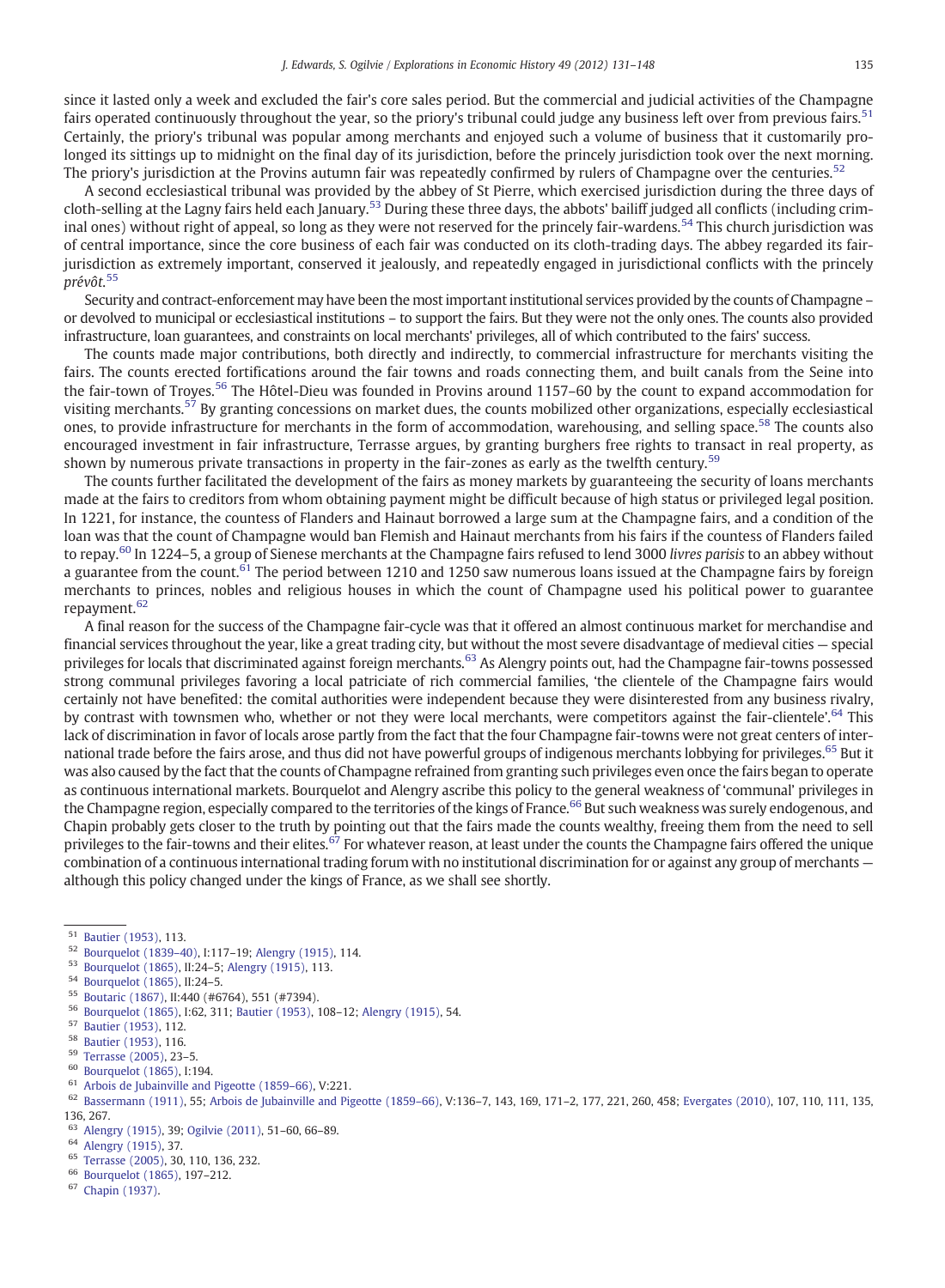The ascendancy of the Champagne fairs was thus strongly favored by the policies of the political authorities. The counts of Champagne provide a vivid example of the importance of the political authorities in providing the minimal requirements for market-based economic activity to flourish. They guaranteed security, property rights and contract enforcement, they built infrastructure, they regulated weights and measures, they supported foreign merchant lenders against politically powerful debtors, and they ensured equal treatment of foreign merchants and locals. The distinguishing characteristic of all these institutional services was that the counts provided them not as particularized privileges granted to specific merchant guilds or communities, but rather as generalized institutional guarantees issued 'to all merchants, merchandise, and all manner of persons coming to the fair'.<sup>68</sup> They were then maintained and extended by a princely ruler in the interests of protecting 'his fairs' as a piece of property that delivered a valuable stream of revenues.

#### 3. The decline of the fairs and 'particularized' institutional provision

If the Champagne fairs enjoyed this fortunate combination of institutional services, then why did they ultimately lose their ascendancy over international trade in medieval Europe? Examining the decline of the Champagne fairs casts further light on the sources of their earlier success.

A first issue relates to the timing of the fairs' decline. Bautier argued that the fairs began to decline as merchandise markets soon after the middle of the thirteenth century, while retaining their role as money markets until the early fourteenth century.<sup>69</sup> Much conventional wisdom follows this assessment, so it is important to examine its empirical basis.<sup>70</sup> Bautier bases his conclusion about the timing of decline solely on two documents of 1262 and 1320 which show Italian merchants obtaining funds at the Champagne fairs for cloth purchases actually undertaken in Flemish and French textile centers rather than at the fairs. From this he concludes that by 1262 the fairs had already begun to decline as merchandise markets.<sup>71</sup>

But these Italians' visits to textile centers in 1262 can only be interpreted as evidence of decline if we have evidence that Italian merchants frequenting the fairs had never visited textile centers in the pre-1262 period. There is no such evidence: what we observe in 1262 may have been standard practice. Furthermore, Bautier's conclusion does not take account of the fact that in 1262 Flemish merchants had decided not to visit the fairs because they had been maltreated by the customs collector at Bapaume, the toll-station they were legally obliged to pass on their way to Champagne.<sup>72</sup> Italian merchants could well have been purchasing cloth directly in Flanders in 1262 in response to this temporary Flemish boycott, rather than because the fairs were already in decline as merchandise markets.

By contrast, Bautier's two documents reveal clear differences between 1262 and 1320. In 1262, the Italian merchants buying cloth in textile centers were still bringing it to the Champagne fairs before shipping it to Italy. This suggests that in the 1260s the Italian merchants still treated the fairs as their main base for the cloth trade even when they obtained the cloth in other places. In 1320, by contrast, the cloth purchased was neither bought at the Champagne fairs nor dispatched from them; only the finance was arranged there.<sup>73</sup> If Bautier's two documents show anything, therefore, it is not that decline had already started in 1262, but that it intervened sometime between then and 1320.

Additional evidence casts doubt on the idea that by the 1260s the merchandising operations at the fairs were in decline and only the financial business survived. For one thing, this claim would imply that merchants attending the fairs after 1260 were specialist financiers with little interest in merchandise trade. But Bassermann shows that 'almost all the Italian firms – with the exception of the Romans – which played a decisive role on the money-market [at the Champagne fairs] were also present in the merchandise trade'.<sup>74</sup> Sayous, too, notes that the Italians who frequented the Champagne fairs traded in both merchandise and money rather than specializing in one or the other.<sup>75</sup> Blomquist reaches a similar conclusion for the Lucchese at the fairs.<sup>76</sup> In the absence of specialization in financial business by Italians at the fairs between 1260 and 1320, it is difficult to see how the merchandise trade could have declined from 1260 onwards while the fairs remained a prosperous international financial market.

Notarial documents from Genoa and Marseilles, moreover, reveal a diametrically opposite trajectory in the merchandise trade at the Champagne fairs. Doehaerd's study of Genoese notarial registers finds that the merchandise trade between Genoa and the fairs shows a marked recrudescence starting around 1250; she concludes that it remained lively until at least 1300.<sup>77</sup> Face's study of notarial documents from Genoa and Marseilles shows a 'truly huge scale participation of the merchants from the northern Italian cities in the caravan trade with Champagne throughout the last three quarters of the thirteenth century'. He concludes that 'while it would … be erroneous to assume that these Italians played no part in the fair trade prior to the second quarter of that century, our evidence does indicate that their activity was much more intensive from that time forward'.<sup>78</sup> Notarial archives thus show the merchandise trade to the Champagne fairs from Italy and Provence increasing, not decreasing, after c. 1250.

- <sup>75</sup> [Sayous \(1932\)](#page-16-0), 20.
- <sup>76</sup> [Blomquist \(1985\)](#page-16-0), 523.
- <sup>77</sup> [Doehaerd \(1941\)](#page-16-0), 212, 216.
- <sup>78</sup> [Face \(1957\),](#page-16-0) 170.

<sup>&</sup>lt;sup>68</sup> [Alengry \(1915\),](#page-15-0) 38. For a detailed discussion of 'particularized' and 'generalized' institutional provision in medieval long-distance trade, see Ogilvie (2011). 175, 187–94, 238–49, 311–14, 341–2, 422–34.

<sup>69</sup> [Bautier \(1953\),](#page-16-0) 135–6.

<sup>70</sup> [Verlinden \(1965\),](#page-17-0) 133; [Reyerson \(2000\),](#page-16-0) 68; [Terrasse \(2005\)](#page-16-0), 72, 136.

<sup>71</sup> [Bautier \(1953\),](#page-16-0) 133–5.

<sup>72</sup> [Bourquelot \(1865\)](#page-16-0), I:195; [Boutaric \(1867\)](#page-16-0), I:50 (#559); [Finot \(1894\),](#page-16-0) 26–7, 179–86.

<sup>73</sup> [Bautier \(1953\),](#page-16-0) 133–5.

<sup>74</sup> [Bassermann \(1911\)](#page-15-0), 87–8.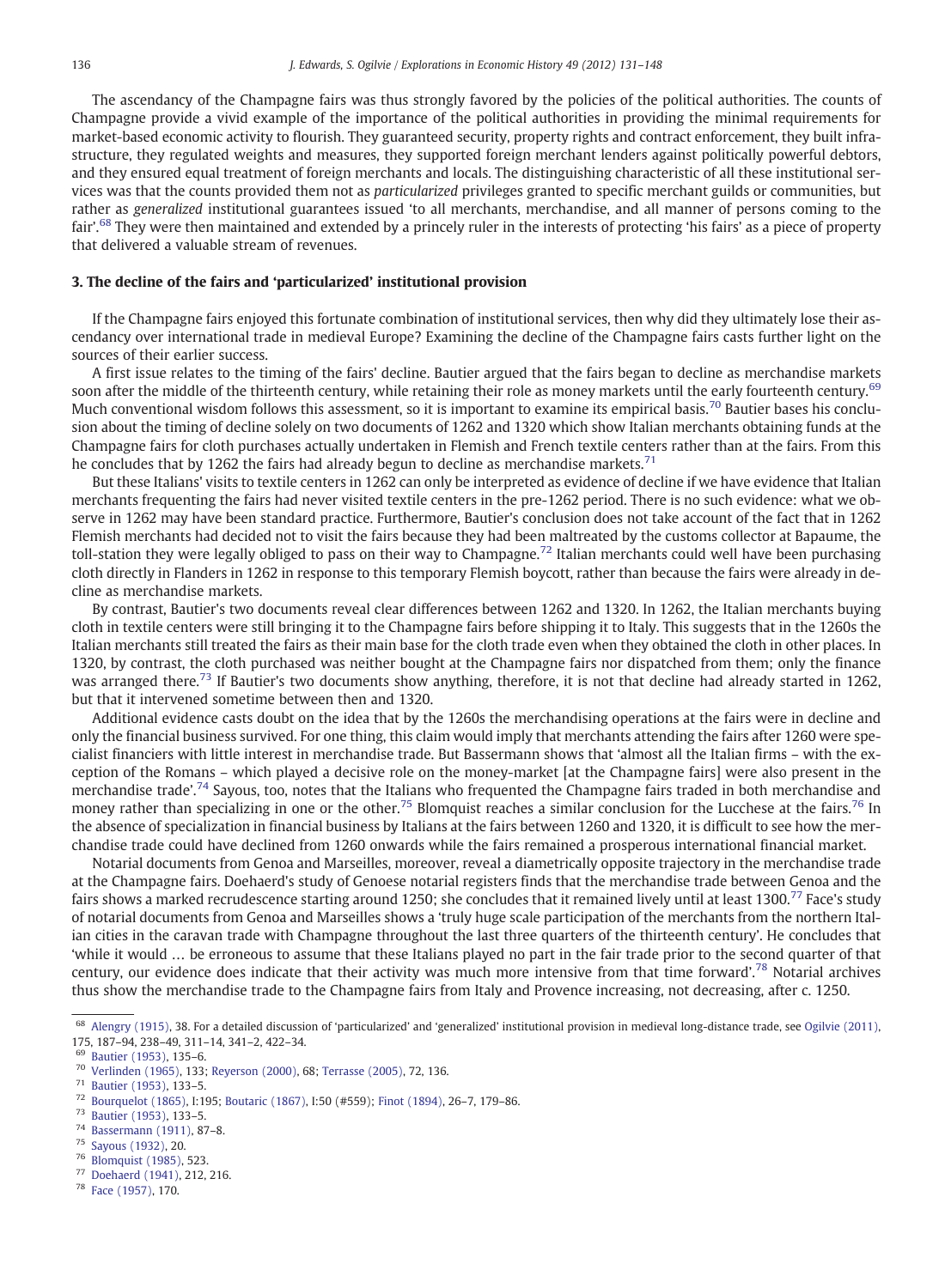<span id="page-6-0"></span>

| ۰. |  |  |  |
|----|--|--|--|
|----|--|--|--|

Total yield of the taxes levied at the Champagne fairs, c. 1275–1341 (in livres tournois).

| Date                                                    | St Jean ('hot') fair<br>in Troyes | St Remy ('cold') fair<br>in Troves | St Ayoul fair in<br>Provins | May fair in<br>Provins   | Fair of<br>Lagny-sur-Marne | Fair of<br>Bar-sur-Aube | Total for five<br>fairs <sup>a</sup> |
|---------------------------------------------------------|-----------------------------------|------------------------------------|-----------------------------|--------------------------|----------------------------|-------------------------|--------------------------------------|
| 1212                                                    | -                                 | -                                  | -                           |                          |                            | 1000                    | $\overline{\phantom{0}}$             |
| c. 1275                                                 | 1300                              | 700                                | 1000 <sup>b</sup>           | 800                      | -                          | 2000                    | 5800                                 |
| 1285                                                    |                                   | -                                  |                             | 810                      |                            | 1680                    | $\overline{\phantom{0}}$             |
| 1287                                                    | 800 <sup>c</sup>                  | 550                                | 925                         | -                        |                            | -                       | $\overline{\phantom{0}}$             |
| 1288                                                    | 790                               | 480                                | $-$                         | 990                      | $\qquad \qquad$            | -                       | $\overline{\phantom{0}}$             |
| 1296 <sup>d</sup>                                       | 1376                              | 1386 <sup>e</sup>                  | 1554                        | 1926'                    | 1814                       | 2141 <sup>g</sup>       | 8383                                 |
| 1298-9                                                  | 760                               | 620                                | 100                         | 640                      | -                          | 1200                    | 3320                                 |
| c. 1310                                                 | 300                               | 60                                 | 450 <sup>h</sup>            | 250                      | $\qquad \qquad$            | 700                     | 1760                                 |
| 1320                                                    | 250                               | 290                                |                             | $218^{i}$                |                            | $\equiv$                | -                                    |
| 1323                                                    | -                                 | -                                  |                             | $\overline{\phantom{0}}$ |                            | 705                     | $\overline{\phantom{0}}$             |
| 1340-1                                                  | 180 <sup>j</sup>                  | 177 <sup>k</sup>                   | 155                         | $\Box$                   | 360                        | 280 <sup>m</sup>        | 1152                                 |
| unspecified date before tax<br>innovations of $1292-6n$ | 800-900                           | 160                                | 1000-1100                   | 800-900                  | $\overline{\phantom{0}}$   | 1600-1800               | 4360-4860                            |

Source: [Bourquelot \(1865\)](#page-16-0), II: 199 with note 1, except Provins May fair 1320. [Lefèvre \(1858\)](#page-16-0), 446, reports slightly different figures (see notes).

For 1275, 1296, 1298–9, 1310, and unknown date before tax rise, excluded fair is Lagny; for 1340–1 it is Provins May fair.

<sup>b</sup> [Lefèvre \(1858\)](#page-16-0), 446, reports 1000–1053.

 $c$  [Lefèvre \(1858\),](#page-16-0) 446, reports 1084.

<sup>d</sup> Figures for this year have been rounded to the nearest full livre.

[Lefèvre \(1858\)](#page-16-0), 446, reports 1368.

<sup>f</sup> [Lefèvre \(1858\)](#page-16-0), 446, reports 1225.

<sup>g</sup> [Lefèvre \(1858\)](#page-16-0), 446, reports 1140.

<sup>h</sup> [Lefèvre \(1858\)](#page-16-0), 446, reports 400.

<sup>i</sup> [Terrasse \(2005\),](#page-16-0) 256 n. 407.

 $j$  [Lefèvre \(1858\)](#page-16-0), 446, reports 517, probably by including sealing-fees.

<sup>k</sup> [Lefèvre \(1858\)](#page-16-0), 446, reports 480, probably by including sealing-fees.

<sup>l</sup> [Lefèvre \(1858\),](#page-16-0) 446, reports 360, as does [Alengry \(1915\)](#page-15-0), 86.

<sup>m</sup> [Lefèvre \(1858\),](#page-16-0) 446, reports 596, probably by including sealing-fees.

<sup>n</sup> Source is document written c. 1310 comparing fair yield in that year with unknown previous period 'before merchants repairing to the fairs of Champagne heard anyone speak of the denier in the livre, or the quarter-denier of brokerage, or the maletouste'. These new taxes were introduced in 1292-6 (see [Bourquelot](#page-16-0) [\(1865\)](#page-16-0), II: 192–3).

Additional evidence inconsistent with the notion of a declining merchandise trade at the fairs after 1260 is provided by the fact that Montpellier, the most important Provençal town trading with the fairs, continued to negotiate treaties with seigneurs on the Rhône river to clear a path for its merchants to ship merchandise to the Champagne fairs, signing a treaty to that effect with the count of Valence and the seigneurs of Montelimar in 1265.<sup>79</sup> As late as 1295, Italian merchants requested an extension of the period during which Flemish merchants displayed their cloths at the Champagne fairs, from three to four days; Bassermann interprets this as indicating an increased volume of cloth-trade between Flemish and Italian merchants at the fairs.<sup>80</sup>

So if the fairs continued to flourish as merchandise and money markets long after the 1260s, when did they begin to decline? A quantitative indication is provided by Bourquelot's figures on the tax yield of the fairs, shown in Table 1. The only fair for which a pre-1275 figure is available, that of Bar-sur-Aube, shows revenues doubling between 1212 and the 1270s, slightly declining in the 1280s, recovering to a peak in 1296, and then falling off sharply from 1298 onwards. The four fairs of Troyes and Provins largely mirror this pattern, with healthy revenues in 1275, decline (in Troyes) or stagnation (in Provins) in the 1280s, a remarkable highpoint in 1296, and a precipitous fall from 1298 on. The combined revenues of all five fairs (excluding sparsely documented Lagny) show rising revenues up to 1296, followed by catastrophic decline.

Bautier acknowledges that Bourquelot's figures show 1296 to have been the absolute high-point of the fairs, but seeks to cast doubt on their reliability by claiming that they include only the direct yield of the fairs, neglecting revenues from sealing fairdebts, whose increase, he argues, 'must have almost compensated for the (possibly desired) diminution of the [direct yield]'.<sup>81</sup> But as Lefèvre pointed out, the period between the 1280s and the 1320s saw a decline in the fairs' commercial revenues (rentals on halls, stalls and hostels, plus seigneurial dues on the fair-trade) and a rise in their administrative revenues (forfeits and fines, sealing and default fees); he interprets 'the expensiveness of the seal as a particular index of decadence' for the fairs.<sup>82</sup> Furthermore, figures on sealing revenues, assembled in [Table 2,](#page-7-0) show Bautier's arithmetic to be unfounded. Sealing revenues were minor before 1290, and even at their peak around 1320 were insufficient to bring total revenues of any fair up to its pre-1298 level.

Bourquelot's figures on fair revenues thus remain a defensible indicator of economic activity at the Champagne fairs, and strongly suggest that decline did not set in until the later 1290s. At least one fair (that of Bar-sur-Aube) had a trade volume twice as high in the 1275–96 period as in the early thirteenth century, and all the fairs saw reasonably stable trade volumes in

<sup>79</sup> [Alengry \(1915\)](#page-15-0), 152.

<sup>80</sup> [Bassermann \(1911\),](#page-15-0) 21.

<sup>81</sup> [Bautier \(1942](#page-15-0)–3), 169 n. 3.

<sup>82</sup> [Lefèvre \(1858\),](#page-16-0) 445–6; [Alengry \(1915\)](#page-15-0), 203.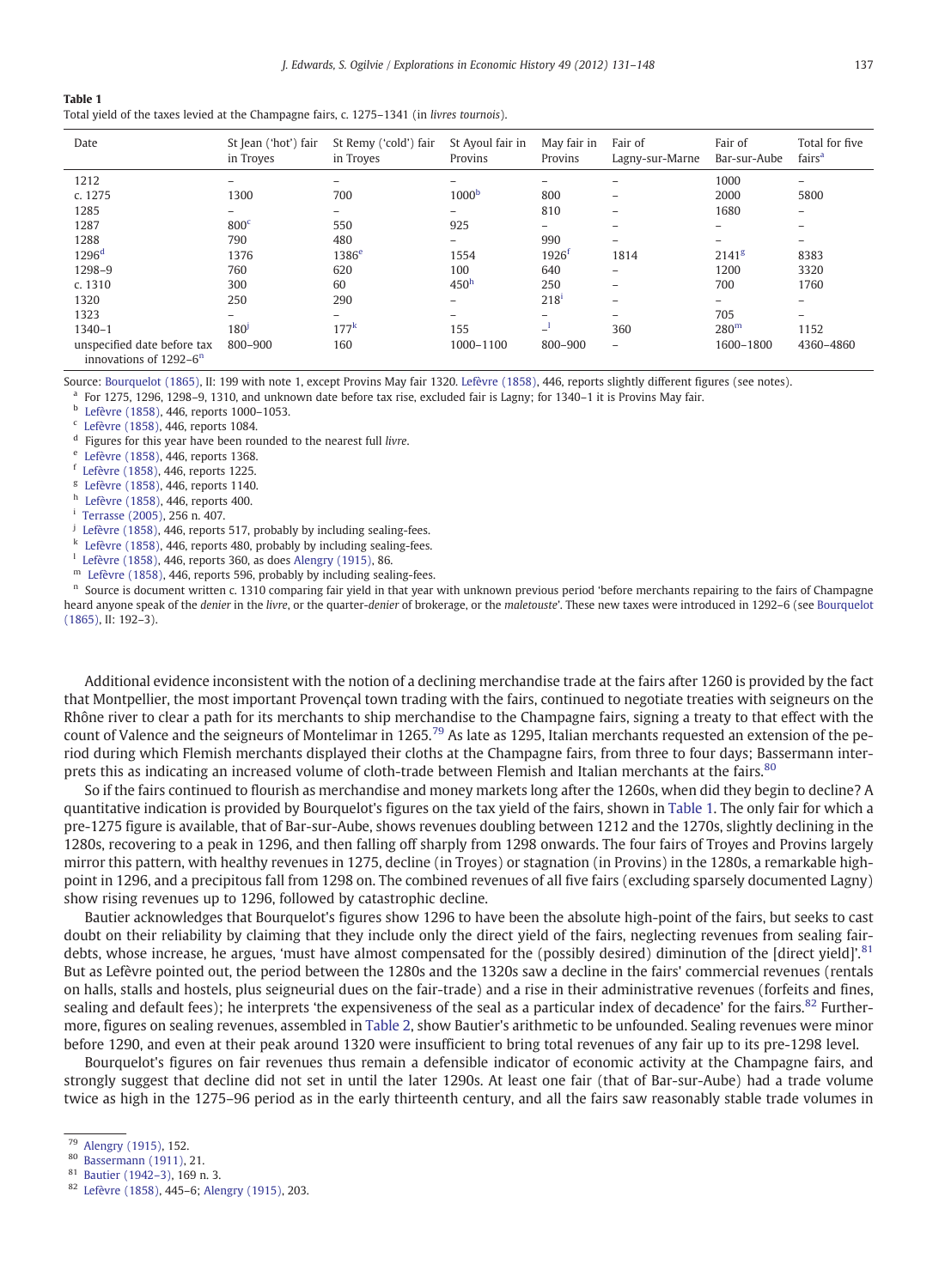|              |     |     | tal yield of the sealing fees levied at the Champagne Fairs, 1285–1341 (in livres tournois) <sup>a</sup> . |     |                                                                                                                                         |     |
|--------------|-----|-----|------------------------------------------------------------------------------------------------------------|-----|-----------------------------------------------------------------------------------------------------------------------------------------|-----|
| Date         |     |     |                                                                                                            |     | St Jean fair in Troyes St Remy fair in Troyes St Ayoul fair in Provins May fair in Provins Fair of Lagny-sur-Marne Fair of Bar-sur-Aube |     |
| 1285         |     |     |                                                                                                            |     | 40                                                                                                                                      |     |
| 1287         | 56  | 63  |                                                                                                            |     |                                                                                                                                         |     |
| 1288         | 67  | 86  | 66                                                                                                         |     |                                                                                                                                         |     |
| $1319 - 20b$ | 466 | 16  | 313                                                                                                        | 495 | $\qquad \qquad -$                                                                                                                       | 426 |
| $1340 - 1$   | 319 | 290 | 209                                                                                                        |     |                                                                                                                                         | 310 |
|              |     |     |                                                                                                            |     |                                                                                                                                         |     |

|  | Total yield of the sealing fees levied at the Champagne Fairs, 1285–1341 (in livres tournois) <sup>a</sup> |  |  |  |
|--|------------------------------------------------------------------------------------------------------------|--|--|--|
|--|------------------------------------------------------------------------------------------------------------|--|--|--|

Source: [Bourquelot \(1865\)](#page-16-0), II: 199. [Lefèvre \(1858\),](#page-16-0) 446, reports additional figures but without dates.

<sup>a</sup> Figures have been rounded to nearest livre.

 $^{\rm b}$  According to [Bourquelot \(1865\),](#page-16-0) II: 195, 'It is in 1320 that the yield is much the highest; I do not know what circumstance explains this remarkable fact since, in 1320, the decline of the fairs had already begun'.

the 1275–96 period followed by an irreversible downturn after 1298. Furthermore, these quantitative findings from the fairs themselves are consistent with four other quantitative sources. The first is the analysis of Italian and Provençal notarial registers, discussed earlier, showing that the merchandise trade to the Champagne fairs increased in the second half of the thirteenth century. The second is the yield of the Bapaume toll-station that Flemish goods were required to pass on their way to the fairs, which suggest that up to at least the early 1290s, 'the volume of economic value traded from Flanders to France and vice versa was growing', but that from 1297 onward it was characterized by a declining trend, sometimes involving complete stoppages which lasted for several years, together with rising instability reflected in a growing reluctance by private toll-farmers to pay to lease the tollstation.<sup>83</sup> The third is the volume of merchandise passing the toll-station at Villeneuve near Chillon on Lake Geneva, one of the principal routes for Italian wares coming to the Champagne fairs, which fell from 17.2 bales per day in 1286 to only 11.6 bales per day for the 1022 days following 30 November 1294.<sup>84</sup> A final quantitative indication is the hostel-rent paid by German merchants to the fair-authorities for the St Remy fair in Troyes, which was 35 livres tournois in 1285, 70 livres in 1286, but only 10 livres in 1320.<sup>85</sup>

The quantitative findings are also consistent with qualitative evidence reflecting a contemporary perception in the period 1310–15 that the Champagne fairs had recently declined. A document dated c. 1310 points out how severely the tax yield of the Champagne fairs had fallen compared to a period before the existence of certain named taxes which we know from outside evidence to have been introduced in 1292–6. $86$  In a document dated c. 1315–22, the Champagne fair-wardens and French merchants propose reforms that might halt the fairs' serious decline. $87$  Together, these various quantitative and qualitative sources support the view that trade at the Champagne fairs was rising up to 1296, but underwent a severe decline thereafter.

Why did the Champagne fairs decline? Bautier advances two main explanations. First, he argues that gold began to replace silver as the basis of international trade at the end of the thirteenth century, causing fluctuations in these metals' relative value and harmful repercussions for money-changing and foreign exchange at the Champagne fairs.<sup>88</sup> But as Munro points out, the significant fluctuations in the relative values of gold and silver occurred too late to explain the decline of the Champagne fairs. The value of gold relative to silver peaked in 1330–2 and then fell sharply as a result of sudden increases in Sudanese and Hungarian gold supplies on western European markets.<sup>89</sup> Fluctuations in the relative value of gold and silver cannot explain why the decline of the fairs had become marked by 1315.

Bautier's second explanation for the fairs' decline is the development of cloth production in Italy. Italians had purchased cloth from Flanders and other northwest European industrial centers at the Champagne fairs until the end of the thirteenth century, Bautier argues, but from the beginning of the fourteenth century Italy itself began to produce cloth for export, and Milanese and Florentine cloth producers competed successfully with the Flemish, so Italian merchants no longer needed to go to the Champagne fairs for cloth.<sup>90</sup> But as Munro points out, the key changes in Italian textile production date only from the 1320s, too late to explain a decline of the Champagne fairs by 1315, let alone by Bautier's favored date of 1260.<sup>91</sup>

We can also reject two other proposed explanations of the decline of the Champagne fairs. One is the development of sea transport between the Mediterranean and northwest Europe, which began with a maritime route from Genoa to Flanders in the 1270s and by about 1320 involved regular galley services from various Italian cities to Bruges, London and Southampton. These sea routes, it is sometimes claimed, lowered the costs of transporting goods between Italy and northwest Europe, making the Champagne fairs, which depended on land transport, uncompetitive as a fulcrum for trade between these locations. But, as Van der Wee and Munro have demonstrated, the shift from overland to maritime trade raised rather than lowered transport costs.<sup>92</sup> The land route from Venice to Bruges was only about 20% of the distance by sea, and in the fourteenth century ship design

<sup>89</sup> [Munro \(2001\),](#page-16-0) 419.

<span id="page-7-0"></span>Table 2

<sup>83</sup> [Finot \(1894\),](#page-16-0) 56–63; [Laurent \(1935\),](#page-16-0) 124–6; [Schulte \(1900\)](#page-16-0), 164.

<sup>84</sup> Own calculations, based on [Schulte \(1900\),](#page-16-0) 164–5. Lacking disaggregated figures for the 1022 days following 30 November 1294, we cannot judge when the worst decline occurred, and thus whether 1297 was the key date for this southern trade as it was for the trade from Flanders.

[Schulte \(1900\)](#page-16-0), 165-6.

<sup>86</sup> [Bourquelot \(1865\)](#page-16-0), II:199 with n. 1.

<sup>87</sup> [Bourquelot \(1865\)](#page-16-0), II:306; [Thomas \(1977\),](#page-16-0) 438.

<sup>88</sup> [Bautier \(1953\),](#page-16-0) 143–4.

<sup>90</sup> [Bautier \(1953\),](#page-16-0) 143.

<sup>91</sup> [Munro \(2001\),](#page-16-0) 419–24.

<sup>92</sup> [Van der Wee and Peeters \(1970\);](#page-17-0) [Munro \(1999\).](#page-16-0)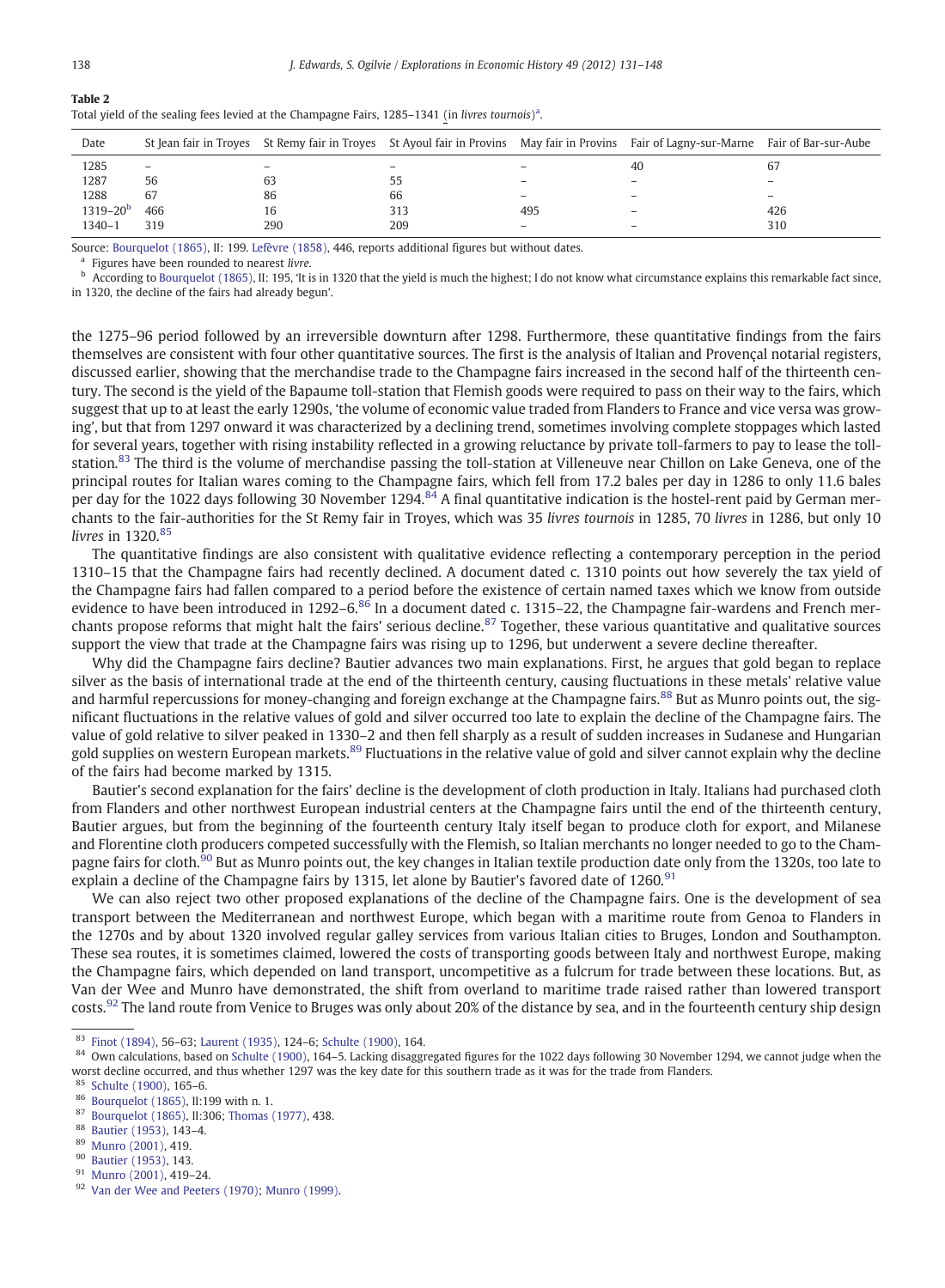and navigation were not sufficiently advanced to offset the cost advantages of much shorter overland transport. Sea was used in preference to land transport during the fourteenth and fifteenth centuries because European warfare increased the costs and risks of land routes, not because maritime trade was fundamentally cheaper than overland trade. By the mid-fifteenth century, when warfare in Europe had subsided, a revival of international fairs began along the overland routes, in Brabant, Frankfurt, Besançon, Geneva and Lyon, showing that land transport was not costlier than sea provided there was reasonable security for overland transport of goods.

We can also reject the argument that the Champagne fairs declined because the itinerant trade of Italian merchants who visited the fairs was superseded from the early fourteenth century by a system based on sedentary agents of Italian firms resident in Bruges and London using bills of exchange to conduct trade.<sup>93</sup> As early as the mid-thirteenth century Italian merchants both used agents to conduct business for them at the Champagne fairs and possessed private houses in the fair towns. Thus the development of sedentary agents was fully compatible with the Champagne fairs' greatest success in the mid-thirteenth century and cannot explain the fairs' decline after c. 1300.<sup>94</sup> Furthermore, the revival of international fairs beginning in the mid-fifteenth century is inconsistent with the notion that sedentary, branch-based commerce was inherently superior to and incompatible with itinerant fair-based trade.

Why, then, were the Champagne fairs still flourishing as markets for merchandise and finance as late as the mid-1290s but in serious decline by c. 1315? The answer resides in a reversal of the very factors that had favored the fairs' ascendancy in the twelfth and thirteenth centuries — the policies pursued by the public authorities. Until 1285, Champagne was ruled by the counts of Champagne who, although formally vassals of France, in practice administered the county internally with virtual autonomy.<sup>95</sup> In 1274, the last count died and his minor daughter was betrothed to the son of the French king. This son became King Philip IV in 1285, at which date Champagne was annexed to France.<sup>96</sup> Philip IV was ambitious to centralize the French monarchy and expand its military and fiscal capacities. The tactics he used – war with Flanders, despoiling and excluding Flemish merchants, arresting and taxing Italian merchants, and barring exports of raw wool and undyed cloth from France – all affected trade at the Champagne fairs within 15 years of their coming under French governance. Conflicts between France and Flanders restricted the ability of Flemish merchants to attend the fairs, confiscatory taxation and incarceration encumbered and deterred Italian merchants from operating in France, and prohibitions on the export of wool and woolen cloth reduced the attractiveness of the fairs to all.

Bautier recognized that the Franco-Flemish conflicts at the end of the thirteenth century damaged the Champagne fairs, but gave two reasons for concluding that they were not the main cause of the fairs' decline. One was his claim that the fairs had begun to decline as a market for international trade in merchandise from 1260, so the restrictions on Flemish cloth-merchants' ability to attend the fairs from 1297 onwards cannot have played a major role in the business of the fairs.<sup>97</sup> But, as we have shown, Bautier's premise that trade in merchandise began to decline from 1260 cannot be sustained: the merchandise trade at the Champagne fairs continued to thrive until at least the 1290s.

Bautier's second reason to reject the role of the war is his contention that as early as 1294 Flemish cloth comprised only 20% of the value of cloth sold at the fairs, and hence restrictions on Flemish merchants cannot have had a major impact.<sup>98</sup> The figure of 20% comes from Bautier's analysis of cloth purchased at the fairs by a single Sienese company in 1294.<sup>99</sup> Closer analysis of this document, however, reveals Bautier's calculations to be misleading. Bautier excludes cloth from Douai, Lille and Orchies, but in 1294 these three towns were Flemish, not French: they were surrendered to France in 1305 by the Treaty of Athis-sur-Orge which ended the Franco-Flemish war of 1302–05. Hence cloth purchased from these three towns must be included when calculating the proportion originating from Flanders in 1294. This recalculation shows that Flemish cloth comprised 40% of the value of cloth purchased at the Champagne fairs by this Sienese firm in 1294. The exclusion from the fairs at various points from 1297 onwards of a group of merchants that provided two-fifths of the value of cloth sold in 1294 must have had a major adverse impact on the attractiveness of the fairs to other merchants.

The only two reasons for rejecting the Franco-Flemish conflicts as a cause of the fairs' decline are thus not convincing. By contrast, the positive evidence in favor of this thesis is striking. The conflicts between France and Flanders began in 1297 as a consequence of an alliance between Flanders and England against France, and almost immediately had a direct impact on the Champagne fairs. On 2 January 1297, at the opening of the Lagny fair (the first in the annual Champagne cycle), French royal officials arrested all Flemish merchants, confiscated their goods, and sold the merchandise to profit the royal exchequer. Although Flemish merchants understandably stayed away from the five ensuing Champagne fairs of 1297, the French crown confiscated all the wares Flemish merchants had contracted to buy at those fairs, all letters of credit payable to Flemish merchants, and even the halls and hostels owned by Flemish merchants in the fair-towns. The resulting losses of the Flemish town of Ypres in that year alone were estimated at 26,000 livres tournois. Flemish merchants who were unable to make promised payments at the fairs because their goods had been confiscated were then penalized with a fair-ban, prohibiting them from visiting the fairs until they paid their debts. Flemish merchandise was also seized in other parts of France.<sup>100</sup> Laurent describes 1297 as 'the black year of

<sup>93</sup> [De Roover \(1942\).](#page-16-0)

<sup>94</sup> [Face \(1958\)](#page-16-0), 432–3; [Bautier \(1970\)](#page-16-0), 60.

<sup>95</sup> [Alengry \(1915\)](#page-15-0), 48, 66, 68.

<sup>96</sup> [Bautier \(1953\)](#page-16-0), 118.

 $^{97}$  [Bautier \(1953\)](#page-16-0), 140–2.

[Bautier \(1953\)](#page-16-0), 141.

<sup>99</sup> [Bautier \(1945/7\)](#page-16-0), 91–2.

<sup>100</sup> [Laurent \(1935\),](#page-16-0) 121–3; [Bautier \(1953\),](#page-16-0) 140.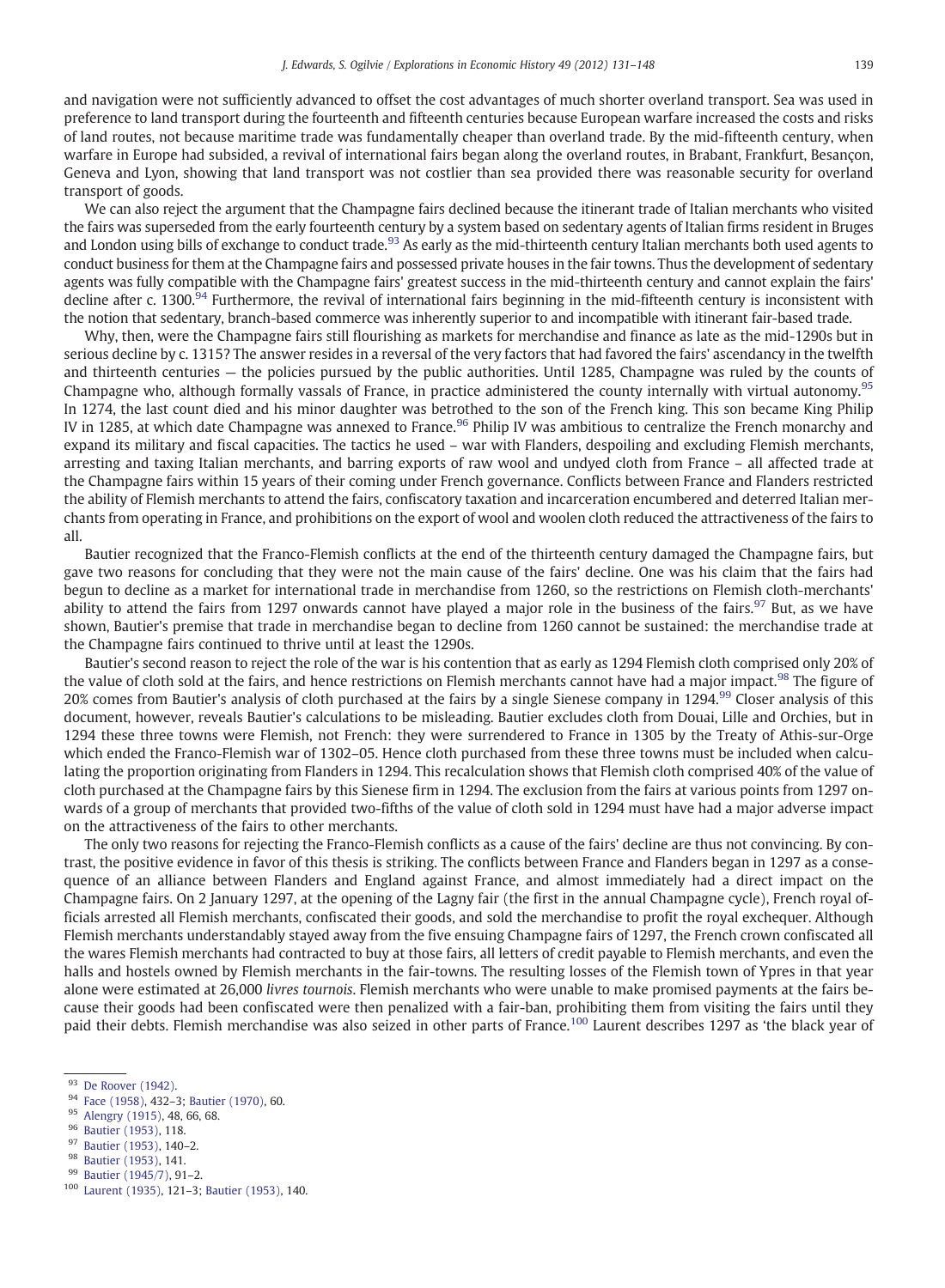Franco-Flemish commercial relations ... [which] announced all the vicissitudes of the ensuing century'.<sup>101</sup> This is strikingly consistent with the figures in [Table 1](#page-6-0), which show the fair-revenues declining precipitously after 1296.

France invaded Flanders in 1297, and in October 1297 a truce was arranged, which permitted normal commercial relations to resume, but only very briefly. Philip IV of France wished to assert his rights as sovereign lord of Flanders, so when the truce expired in January 1300, a French army overran the part of Flanders that had remained under the control of the count of Flanders. This occupation led to the Flemish revolt of 1302 and the Franco-Flemish war of 1302–5, which again severely interrupted Franco-Flemish trade.<sup>102</sup> This war was ended by the Treaty of Athis-sur-Orge in which, among other provisions, Flanders was returned to the count of Flanders in exchange for Béthune, Douai, Lille and Orchies being held by Philip IV until the count paid a large annual rent for the county of Rethel. But the terms of this treaty could not be enforced, and by the Treaty of Pontoise in 1312 the towns held by France were ceded to it altogether, in exchange for cancelation of the rent owed by the count of Flanders for Rethel. France thus acquired two great Flemish towns and most of French-speaking Flanders. Grievances remained, however, and fighting broke out again in 1314. In 1315 the new King of France, Louis X, again expelled all Flemings from France and assembled an army against Flanders. The consequence of the various Franco-Flemish conflicts from 1297 to 1315 for Flemish trade at the Champagne fairs is described by Laurent as follows: 'by 1315 Flanders was cut into two … instead of being the avenue that led to the Champagne fairs, French-speaking Flanders was henceforth the barrier which prevented access to them.<sup>'103</sup>

The attractiveness of the Champagne fairs to their other major clientele, the Italian merchants, was also gradually diminished by French royal policy. In 1274 and 1277, before Champagne became part of France, the French king had arrested all 'Lombard' (north Italian) merchants trading in France and only released them after extorting heavy tax-payments.<sup>104</sup> By 1291, when the French king again deployed this fiscal tactic, Champagne had been annexed to France so that Italian merchants trading at the Champagne fairs were directly affected.<sup>105</sup> The French authorities only freed Italian merchants and permitted them to continue trading in France (including Champagne) when they agreed to pay large sums to the royal exchequer as a sort of ransom.<sup>106</sup> One Italian victim of this arbitrary royal attack wrote in 1291 to a correspondent in England, 'We have been and we are strongly tormented when we think of the difficult situation and damage which can result from this event for our merchandise, our capital, and what we possess in Flanders and in Champagne.'<sup>107</sup> It seems likely that these adverse policy shifts on the part of the French crown lay behind Lombard merchants' 1295 offer of a sum of money to the count of Flanders in return for permission to establish headquarters in Ghent and conduct wholesale commerce in Flanders, shifting their trade away from the Champagne fairs.<sup>108</sup> Over the years after the 1291 arrests – in 1292, 1295, 1297, 1303, and 1311 – Italian merchants were repeatedly obliged to make substantial payments to the French crown as the price of being allowed to continue trading in French territory.<sup>109</sup>

Italian merchants' incentives to avoid French territory intensified from 1303 onwards, when Philip IV imposed a prohibition on the export of wool and cloth from France. Since the twelfth century, merchants from Florence and other Italian towns had bought raw wool and unfinished cloth in France, to be finished in Florence and then re-exported. This competition from the Florentine wool-finishing industry led to pressure from French producers to ban the export of raw wool, unfinished woolen cloth, and even the raw materials for dyeing, culminating in the royal export prohibition in 1303, which remained in force until 1360, apart from the single year of 1315.<sup>110</sup> In the early fourteenth century, therefore, the policies of the French state not only restricted the supply of Flemish cloth to the fairs but also prevented the Italian demand for raw wool and cloths at the fairs from being met. Since the cloth trade was a central component of economic activity at the Champagne fairs, these restrictions severely affected the prosperity of the fairs, and thus explain why they were in serious decline by 1315.

The decline of the Champagne fairs that had become pronounced by 1310–15 resulted, as noted above, in a set of proposals for reform presented to the king of France around 1315–22, and from then on the French crown enacted repeated ordinances in attempts to revive the fairs.<sup>111</sup> But these policies failed, not least because they continued to mandate export restrictions on wool, a key component of the fairs' trade during their earlier ascendancy. If the Italians could not obtain the indispensable English wool at the Champagne fairs, they would go elsewhere for it – to Flanders or to England itself – and that is what they did, thereby contributing to the development of Bruges, and to a lesser extent London, as important international markets from the beginning of the fourteenth century onwards.<sup>112</sup> The last important group of Italian merchants left the fairs in 1350, after which the Champagne fairs retained only regional significance.<sup>113</sup>

A further reason that the decline of the fairs which had begun by 1300 proved to be irreversible was, in Munro's graphic phrase, the 'spreading stain' of warfare in Europe which greatly increased the costs of overland trade.<sup>114</sup> The resumption of the Guelph–Ghibelline wars in Italy from 1313 to 1343 hugely increased risks on the overland route from Genoa to the Champagne

- <sup>105</sup> [Schulte \(1900\)](#page-16-0), 344–5; [Alengry \(1915\),](#page-15-0) 75–6.
- <sup>106</sup> [Laurent \(1935\)](#page-16-0), 118.
- $107$  [Alengry \(1915\),](#page-15-0) 75.
- [Bourquelot \(1865\)](#page-16-0), I:186.

- <sup>110</sup> [Bourquelot \(1865\)](#page-16-0), I, 212–4; [Schulte \(1900\),](#page-16-0) 346.<br><sup>111</sup> Bourguelot (1865), II, 208, 0
- [Bourquelot \(1865\)](#page-16-0), II, 308-9.
- <sup>112</sup> [Schulte \(1900\)](#page-16-0), 346–8.
- <sup>113</sup> [Bautier \(1953\),](#page-16-0) 137.

<sup>114</sup> [Munro \(2001\),](#page-16-0) 14.

<sup>101</sup> [Laurent \(1935\)](#page-16-0), 122.

<sup>102</sup> [Strayer \(1980\),](#page-16-0) 331–6.

<sup>103</sup> [Laurent \(1935\)](#page-16-0), 150.

<sup>104</sup> [Boutaric \(1867\)](#page-16-0), I:179 (#1948E), 180 (#1970), 195 (#2110); [Laurent \(1935\),](#page-16-0) 118.

<sup>109</sup> [Strayer \(1969\),](#page-16-0) 115–17; [Laurent \(1935\),](#page-16-0) 119–20; [Alengry \(1915\),](#page-15-0) 74–5.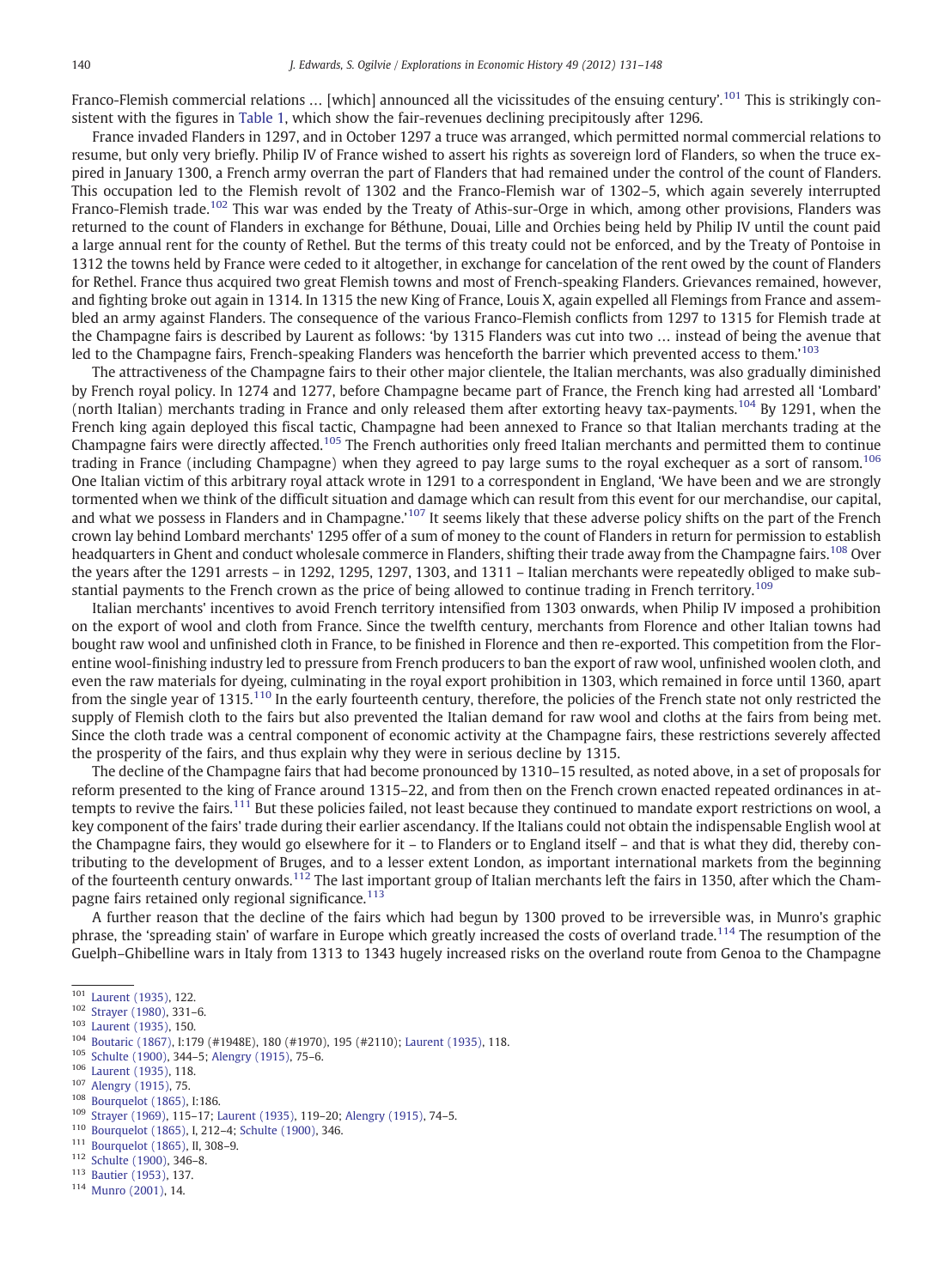fairs, as shown by the declaration of a non-Genoese Italian merchant before a Genoese notary in 1327 explaining why he had been compelled to remain for so long in the city.<sup>115</sup> Civil war broke out in Flanders between 1323 and 1328, and the Hundred Years War (a civil war over the French throne) began in 1337. These military events meant that European overland trade contracted dramatically during the fourteenth century. The final demise of the Champagne fairs in the mid-fourteenth century cannot, therefore, be attributed wholly to foreign military ventures and domestic protectionism on the part of the French royal government: it was European warfare more widely that rendered the fairs' decline irreversible. However, the spread of warfare throughout Europe from c. 1315 onwards cannot explain the fairs' initial contraction in the late 1290s. Rather, that initial precipitous decline was due to decisions by the French crown which hampered or altogether prevented participation in the fairs by both major components of its clientele – the Flemish and the Italians – and none of the regulations subsequently introduced by the French state removed this fundamental obstacle to the fairs' recovery.

The reasons for the decline of the Champagne fairs from the late thirteenth century onwards are thus the obverse of the reasons for its preceding success. The French regime that took over the fairs after 1285 ceased, bit by bit, to provide the generalized institutional mechanisms that had attracted and sustained international trade. Security of property rights, contract enforcement, and access to commercial infrastructure were no longer guaranteed as generalized institutional services but rather became particularized 'privileges' offered (and denied) in order to serve the short-term interests of French royal policy. The public authorities no longer offered a level playing-field to all merchants – domestic or foreign, allied or non-allied – but rather granted privileges that favored particular interest-groups and discriminated against others. International trade at the Champagne fairs fell victim to this shift from generalized to particularized institutional provision.<sup>116</sup>

#### 4. The Champagne fairs and private-order contract enforcement

What implications do these findings have for the lessons some economists have drawn from the Champagne fairs concerning the institutional basis for impersonal exchange and market-based economic development? The most influential economic precept derived from the fairs is the argument, advanced by Milgrom, North and Weingast, concerning the merits of private-order contract-enforcement for market-based economic activity. In their view, a private legal code, private judges and private-order sanctions can make a public legal system unnecessary for impersonal market exchange.<sup>117</sup> This view of the Champagne fairs is widely accepted by economists, sociologists, legal theorists, and policy-makers, and is used to underpin far-reaching conclusions about the institutional basis for exchange in modern economies. Dixit instances private judges providing enforcement to merchant 'customers' at the Champagne fairs as an example of a well-functioning 'private government'. <sup>118</sup> Davidson and Weersink use the Champagne fairs to specify the conditions necessary for markets to function in developing economies without adequate state enforcement.<sup>119</sup> Swedberg places this portrayal of private courts at the center of his view of medieval merchant law as 'laying the legal foundations for modern capitalism'.<sup>120</sup> Richman argues that private judges at the Champagne fairs show how 'coordination among a merchant community can support multilateral exchange without relying on state-sponsored courts'.<sup>121</sup> The central role played by the Champagne fairs in social scientists' understanding of contract enforcement in modern economies makes it important to be sure that it is accurate.

The argument advanced by Milgrom, North and Weingast depends crucially on the absence of public contract enforcement. If the Champagne fairs had possessed public authorities capable of penalizing defaulting merchants, then to deter opportunism merchants would not have needed to incur the costs of imposing collective boycotts or transmitting information about the past behavior of other merchants. Did the Champagne fairs indeed lack public authorities and legal contract enforcement?

The answer is no. As we have seen, the ascendancy of the Champagne fairs as the major fulcrum of international trade in thirteenthcentury Europe was sustained by a comprehensive system of public contract-enforcement. The counts of Champagne provided a public legal system which secured property rights and commercial contracts for visiting merchants at multiple levels. The incentive for these princely courts to provide good services to visiting merchants was enhanced by the competition offered by two other components of the public legal system — the municipal courts of the fair-towns and the ecclesiastical tribunals of local religious houses. In addition, the counts of Champagne set up special public tribunals at the fairs in which contracts could be judged and enforced by princely fairwardens.

The fair-wardens, counter to their description by Milgrom, North and Weingast as 'private judges', were officials appointed by the counts of Champagne (after 1285 by the kings of France), and their jurisdiction derived from that princely jurisdiction.<sup>122</sup> The fairwardens' courts were also part of the princely legal system by virtue of litigants' right to appeal against their judgments to higher state courts — the Jours de Troyes and, after 1285, the Parlement de Paris.<sup>123</sup> In 1287, for instance, several burghers of Châlons-sur-Marne appealed to the Parlement de Paris against a seizure of cloths mandated by the Champagne fair-wardens.<sup>124</sup> In 1296, the

<sup>119</sup> [Davidson and Weersink \(1998\)](#page-16-0), 565–6.

<sup>115</sup> [Doehaerd \(1941\),](#page-16-0) 227.

<sup>116</sup> On this key distinction, see [Ogilvie \(2011\),](#page-16-0) 175, 187–94, 238–49, 311–14, 341–2, 422–34.

<sup>117</sup> [Milgrom et al. \(1990\).](#page-16-0)

<sup>118</sup> [Dixit \(2004\),](#page-16-0) 12–13, 47–8, 98–9.

<sup>120</sup> [Swedberg \(2003\)](#page-16-0), 12–13.

<sup>121</sup> [Richman \(2004\)](#page-16-0), 2334–5 with n. 15.

<sup>122</sup> [Bloch \(1964\),](#page-16-0) 86; [Alengry \(1915\)](#page-15-0), 108; [Bart \(2000\),](#page-15-0) 18.

<sup>123</sup> [Bassermann \(1911\),](#page-15-0) 3; [Alengry \(1915\),](#page-15-0) 116–17.

<sup>124</sup> [Boutaric \(1867\),](#page-16-0) I:252 (#2596).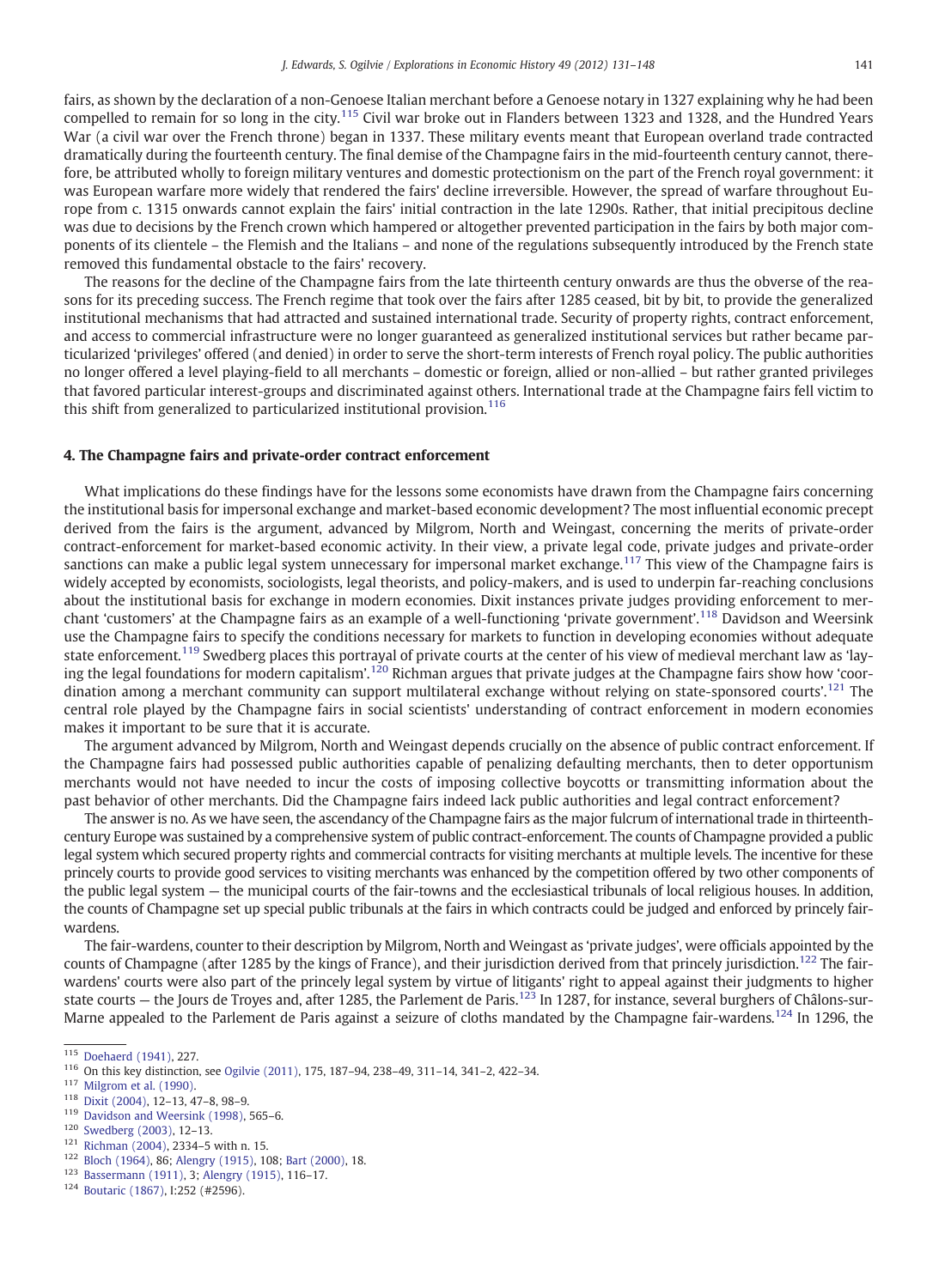city of Milan appealed to the Parlement de Paris against a fair-ban imposed by the wardens.<sup>125</sup> In 1306, a Genoese merchant appealed to the Parlement de Paris against a decision of the fair-wardens dismissing his demand for payment from another Italian merchant.<sup>126</sup> In 1310, a merchant sentenced by the Champagne fair-wardens to pay a fair-debt appealed first to the Jours de Troyes and when that failed to the Parlement de Paris.<sup>127</sup> The fair-wardens' courts were thus fully integrated into the princely legal system.

Municipal courts in the Champagne fair-towns provided a second set of tribunals for merchants at the fairs. These town courts were integrated into the public legal system in multiple ways, since they were based on devolved jurisdictional rights granted by the prince, their judges often also held princely office, and litigants were entitled to appeal to princely courts. Town courts evidently offered an attractive alternative to the prince court system since, as we have seen, foreign merchants visiting the fairs voluntarily used them, arousing jurisdictional rivalry between the communes and princely prévots.

Municipal jurisdictions outside Champagne also contributed to enforcing fair-contracts, since foreign merchants brought disputes to the courts of their own and their debtors' home cities. In 1230, for instance, a conflict over a debt incurred by Cambrai merchants with Bologna merchants at the Provins fair in 1213 was resolved before the local court of the archbishop of Cambrai, advised by municipal councilors attesting to the authenticity of the seal on the contract.<sup>128</sup> In 1279, a conflict over an unpaid fairdebt between Florentine and Piacenzan merchants was referred to 'the Potestà [sic], Captain, and council of the commune of Florence'.<sup>129</sup> In 1292 a group of Florentine merchants enforced payment of a fair-debt from a Venetian merchant in 1291 by mobilizing their own municipal jurisdiction to put pressure on the Venetian city-court.<sup>130</sup> In 1294, the French king guaranteed Flemish merchants of the 'Seventeen Towns' frequenting the fairs the right to appeal to their own municipal jurisdictions.<sup>131</sup> In 1312, a Bolognese merchant pursued a fair-debt from a Florentine creditor through his own municipal jurisdiction and then the city court of Florence.<sup>132</sup> Revealed preference suggests that Italian and Flemish merchants regarded municipal jurisdictions, both in the fair-towns and in each other's home towns, as an effective way of enforcing international trading contracts.

The church offered a further source of public contract enforcement to merchants at the Champagne fairs. The fair-tribunals operated by local religious houses were integrated into the public legal system, through their basis in jurisdictional rights granted in princely charters and their manning partly by princely officials. Ecclesiastical tribunals also offered contract-enforcement to foreign merchants visiting the Champagne fairs in a wider, European forum. In principle, the medieval church exercised a jurisdiction which transcended territorial and linguistic frontiers, was recognized by temporal authorities throughout Christendom, and disposed of enviable moral suasion and a far-flung network of personnel. Ecclesiastical jurisdictions were thus in a position to compete effectively with princely and municipal tribunals in enforcing international trading contracts. Until the 1270s, according to Bautier, merchants visiting the Champagne fairs were more likely to have commercial contracts sealed in church tribunals than by the fair-wardens.<sup>133</sup> This meant that any ensuing dispute over that contract would be referred to a church court. Appeals against the decision of a church court were referred to the Pope, who would delegate final judgment to an important cleric in Champagne, such as the dean of Bar or the prior of Saint-Ayoul in Provins. The requirement to settle a fair-debt was usually accompanied by a sentence of papal interdict or excommunication in the event of further default.<sup>134</sup> The princely legal system itself recognized the importance of ecclesiastical jurisdictions in providing contract enforcement to long-distance merchants, as shown by the demands sent abroad by the Champagne fair-wardens pursuing defaulting debtors, which were explicitly addressed 'to all justices, as much of the church as secular ones, who see these present letters'.<sup>135</sup>

The Champagne fairs thus clearly possessed public authorities with the willingness and capacity to provide contractenforcement to international merchants, not only by witnessing and sealing commercial agreements but also by adjudicating conflicts and enforcing compliance. This is not to deny any role for informal, reputation-based contract-enforcement mechanisms. Informal mechanisms are ubiquitous in all economies, and it is highly unlikely that they were absent from the Champagne fairs. But there were no private judges. Public courts with coercive powers were omnipresent at the Champagne fairs and played an important role in contract enforcement among merchants. The view that long-distance trade expanded in medieval Europe based solely on reputational mechanisms and private judges receives no support from the institutional arrangements at the Champagne fairs.

A broader argument often advanced about the Champagne fairs is that they show the efficacy of a private, merchant-generated law-code (variously termed lex mercatoria, 'law merchant' or 'merchant law'). This 'law merchant' has sometimes been portrayed as a systematic and universally-accepted commercial code generated by communities of merchants which, because it was universal, lowered transaction costs and fostered impersonal long-distance trade. Deeper research by legal historians, however, has found no evidence that medieval Europe possessed any universally-accepted set of merchant contracting rules.<sup>136</sup> When 'law merchant' was mentioned in medieval legal documents, it typically referred to a restricted set of procedural rules for rapid

<sup>130</sup> [Bassermann \(1911\)](#page-15-0), 58.

<sup>125</sup> [Laurent \(1935\)](#page-16-0), 297 with n. 1.

<sup>&</sup>lt;sup>126</sup> [Boutaric \(1867\)](#page-16-0), II:31 (#3297).

[Boutaric \(1867\)](#page-16-0), II:80 (#3843).

<sup>128</sup> [Carolus-Barré \(1965\),](#page-16-0) 26–7.

<sup>129</sup> [Berti \(1857\),](#page-16-0) 247–50.

<sup>131</sup> [Bourquelot \(1865\)](#page-16-0), I:137.

<sup>132</sup> [Bassermann \(1911\)](#page-15-0), 57–8.

<sup>133</sup> [Bautier \(1952\),](#page-16-0) 318–20; [Bassermann \(1911\),](#page-15-0) 4–5; [Verlinden \(1965\)](#page-17-0), 128, 132.

<sup>134</sup> [Goldschmidt \(1891\)](#page-16-0), 233; [Bourquelot \(1865\),](#page-16-0) I:182ff; [Bautier \(1953\),](#page-16-0) 123 with n. 1.

<sup>135</sup> [Berti \(1857\),](#page-16-0) 256–7.

<sup>136</sup> [Baker \(1979\)](#page-15-0), esp. 298–300, 321–2; [Baker \(1986\);](#page-15-0) [Basile et al. \(1998\),](#page-15-0) 128–30, 179–88; [Donahue \(2005\),](#page-16-0) 74–8; [Rogers \(1995\);](#page-16-0) [Sachs \(2006\)](#page-16-0); [Volckart and](#page-17-0) [Mangels \(1999\).](#page-17-0)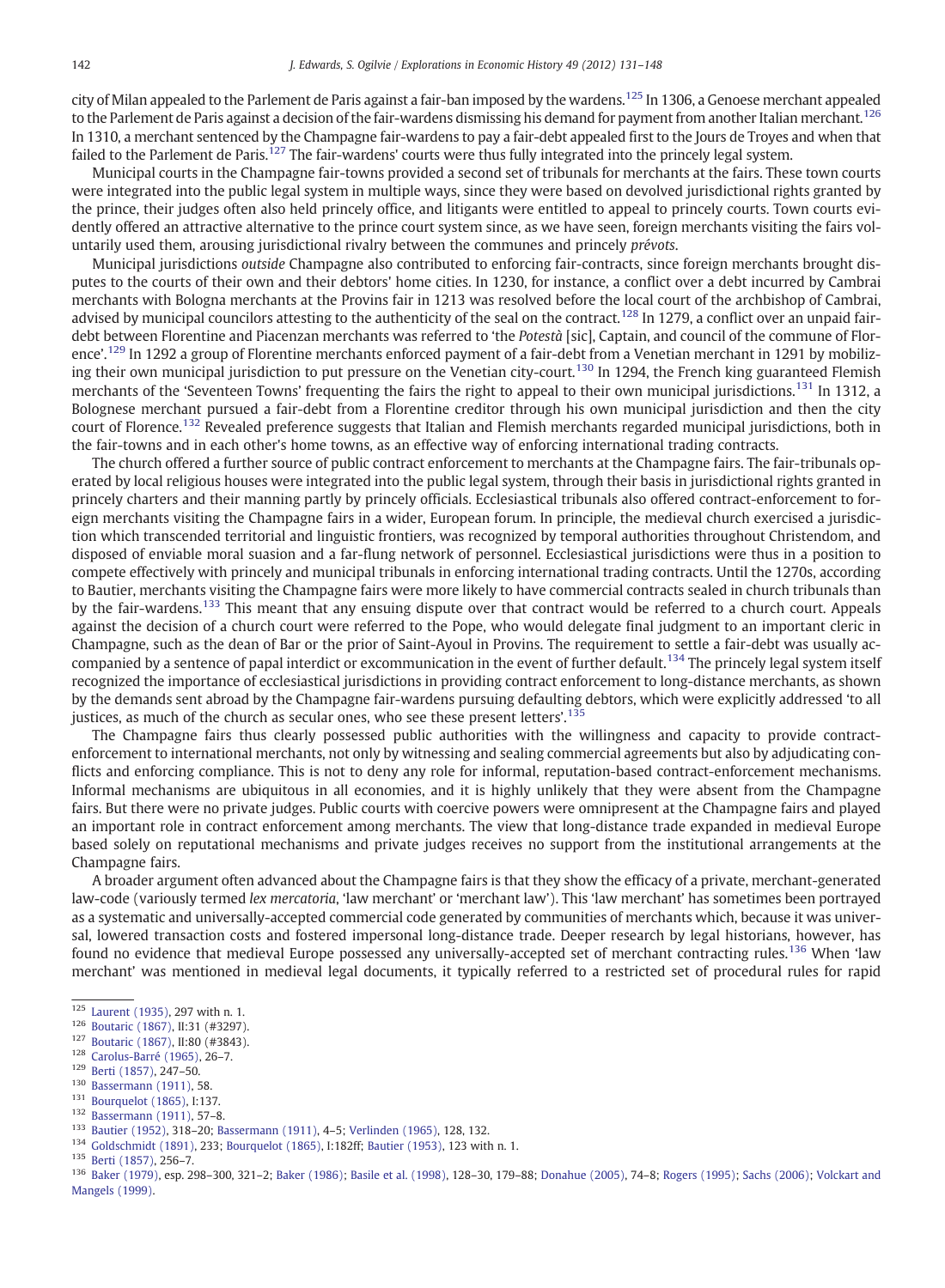resolution of disputes and adequate standards of proof in private contracts, not an encompassing body of contracting rules.<sup>137</sup> Even then, these procedural rules were derived from customary law, local ordinances and national statutes, and thus varied between different medieval European trading centers.

Very little is known about the procedures of the various public courts that operated at the Champagne fairs, but the available evidence does not support the idea that they operated according to a private, merchant-generated law-code rather than the lawcode prevailing in the surrounding society. According to detailed studies by Huvelin and Laurent, 'the general characteristics of the procedure of justice at the fairs present few derogations from the common law'.<sup>138</sup> There is a small amount of evidence that the tribunals of the fair-wardens attempted to provide merchants with speedy justice. In the document entitled 'Ce sont les priviléges et les coustumes des foires' which dates from the last third of the thirteenth century, the fair-wardens' court is described as sitting three times a day, allowing only one-day adjournments, and striving to prevent delays in reaching judgements.<sup>139</sup> In 1299, the fair-wardens referred in a letter to the 'good and hasty law' which was the 'custom of the fairs'.<sup>140</sup> There is also some evidence that the fair tribunals were entitled to carry out summary enforcement of judgments: on simple presentation of an unpaid bond, a defaulting debtor could be immediately arrested and his goods sold to cover the debt.<sup>141</sup> Another indication of the attempt to provide summary justice to merchants at the fairs is that at the Lagny fair litigants before the bailiff of the Abbot of St Pierre did not usually have a right of appeal against his decisions.

However, there is also evidence that the procedures operating in the courts used at the Champagne fairs did not invariably yield swift judgment or summary enforcement.<sup>142</sup> The four-tiered public court system of Champagne involved appeals from lower to higher courts; it was possible to appeal to the princely courts against a decision of the town courts; and it was possible to appeal to the Pope against a decision of a church court.<sup>143</sup> According to Huvelin, 'it does not appear that the paths of recourse against the sentences of the fair-tribunals were different from those of the common law'. <sup>144</sup> Certainly, the fair-ban procedure used by the Champagne fair-wardens after c. 1260 is known to have involved delays of several years on a number of occasions. Furthermore, the first article of the 1315–22 project to revivify the fairs urged that pleas and requests against merchants take place as briefly and as early as possible, a strong indication that merchants did not view legal proceedings at the fairs as being conducted with any distinctive celerity.<sup>145</sup>

The limited evidence available about the operation of the various courts used for mercantile contract-enforcement at the Champagne fairs thus does not confirm the notion that they operated according to 'law merchant'. The princely, municipal and ecclesiastical courts, which we have seen were voluntarily used by merchants visiting the Champagne fairs, make no mention of 'law merchant'. Nor do the tribunals of the fair-wardens, although they do sometimes refer to the custom of the fairs; this custom, however, was based on privileges granted by the public authorities. The fair-wardens' tribunals were in principle entitled to offer more rapid procedures than the common law, but in practice did not always do so. The Champagne fairs certainly provide no support for the idea that the growth of impersonal, long-distance exchange in medieval Europe relied on a private, merchantgenerated law-code.

#### 5. The Champagne fairs and the 'community responsibility system'

A second lesson for developing economies that has been drawn from the Champagne fairs is Greif's claim that collective reprisals between corporative communities of businessmen can sustain impersonal exchange.<sup>146</sup> Greif advances two main arguments in support of his view that the Champagne fairs are a prime example of the operation of the 'community responsibility system'. The first is that the Champagne fairs did not have a legal system with jurisdiction over visiting merchants. The fair authorities, he claims, 'relinquished legal rights over the merchants once they were there. An individual was subject to the laws of his community – represented by a consul – not the laws of the locality in which a fair was held.'<sup>147</sup> His second argument is that enforcement of merchant contracts relied on the fair-wardens' excluding defaulting debtors and all their compatriots from the fairs.<sup>148</sup> This threat of collective reprisals, he argues, made merchants' communal courts force defaulters to fulfill their contracts.

But is it true that the Champagne fair authorities relinquished legal rights over visiting merchants and permitted them to be subject solely to the laws of their own communities?<sup>149</sup> It is not. Merchants from a wide array of different European cities and territories were frequenting the Champagne fairs by the 1180s at latest, as we have seen. For the ensuing sixty years or more, all visiting merchants were subject to the public legal system – princely, municipal, and ecclesiastical – prevailing at the fairs. It was not until 1245 that the count of Champagne issued a charter stating that 'those Roman, Tuscan, Lombard and Provençal merchants who would like to dwell in his [the count's] house in the lower town of Provins at the St Ayoul fairs are granted all liberty for their persons and goods, such that no-one may lay hand on any of them, unless in such a fashion as is entailed by

<sup>137</sup> [Baker \(1979\),](#page-15-0) 300–1; [Baker \(1986\)](#page-15-0), 386; [Moore \(1985\)](#page-16-0), 168.

<sup>138</sup> [Huvelin \(1897\)](#page-16-0), 418–23; [Laurent \(1932\)](#page-16-0), 671 (quotation).

<sup>139</sup> [Bourquelot \(1865\),](#page-16-0) II: 279, 323 article 12.

<sup>140</sup> Quoted in [Goldschmidt \(1891\),](#page-16-0) 230 n 157.

<sup>141</sup> [Laurent \(1932\),](#page-16-0) 672–3; [Huvelin \(1897\),](#page-16-0) 426.

<sup>142</sup> [Laurent \(1932\),](#page-16-0) 671–2.

<sup>143</sup> [Huvelin \(1897\)](#page-16-0), 425.

<sup>144</sup> [Huvelin \(1897\)](#page-16-0), 425.

<sup>145</sup> [Bourquelot \(1865\),](#page-16-0) II:213.

<sup>146</sup> [Greif \(2002\),](#page-16-0) [Greif \(2006a\),](#page-16-0) [Greif \(2006b\)](#page-16-0).

<sup>147</sup> [Greif \(2006a\)](#page-16-0), 227.

<sup>148</sup> [Greif \(2002\),](#page-16-0) 185.

<sup>149</sup> [Greif \(2006a\)](#page-16-0), 227.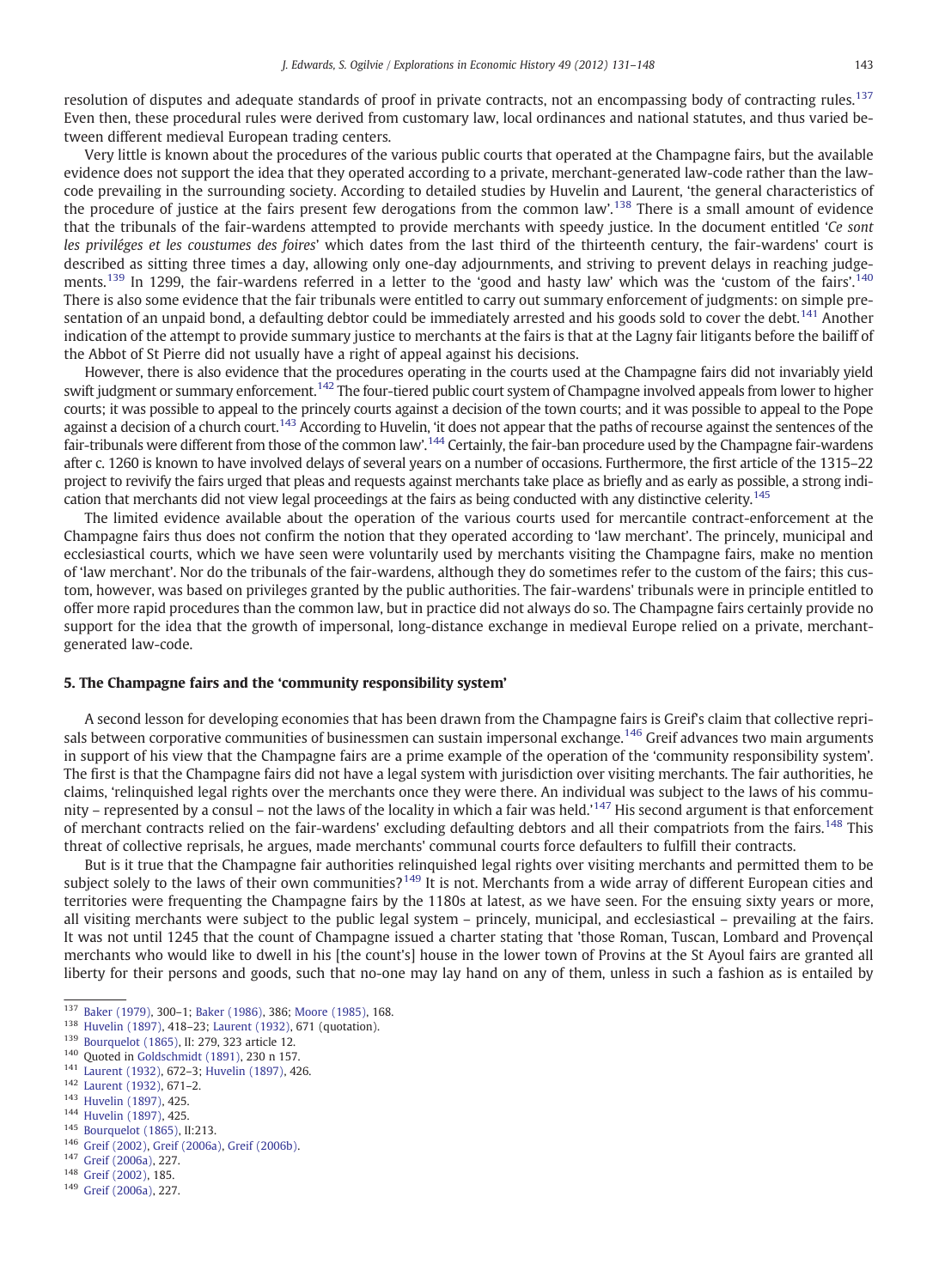law and the customs of the fairs, and except for the payment of regular dues on buying and selling; he [the count] exempts them from responding, outside the compound of the house, to the fair-wardens and to the bailli, submitting them uniquely to his own justice or, in case of his absence, to the governor charged with replacing him'.<sup>150</sup> The count thus exempted this subset of visiting merchants from judgment by his bailli and fair-wardens, but only by bringing them under his direct jurisdiction. He neither relinquished legal rights over them nor subjected them to the laws of their own communities.

Around the same time, particular groups of Italian and Provençal merchants frequenting the fairs began to appoint consuls, some of whom later came to exercise jurisdiction over disputes between members of that particular group of merchants. The first reference to any foreign merchant consul at the Champagne fairs was for the Sienese in 1246.<sup>151</sup> Consuls for another fifteen Italian cities whose merchants frequented the Champagne fairs were mentioned in the course of the second half of the thirteenth century.<sup>152</sup> From 1278 dates the first reference to a 'universitas' (joint association) of merchants from a number of different Italian cities frequenting the fairs.<sup>153</sup> The year 1245 also saw the first reference to a consul from Montpellier, who initially had jurisdiction only over merchants from that city. A document of 1258 indicates that the Montpellier consul was extending his jurisdiction to merchants from other Provençal towns trading at the Champagne fairs, and one from 1290 provides a list of Provençal towns whose members formed a 'universitas' under a 'capitaneus' (captain) who exercised jurisdiction over them.<sup>154</sup> From 1258, there is also a lone reference to an organization of Aragonese merchants frequenting the fairs, although no evidence that it exercised jurisdiction.<sup>155</sup>

Merchants from other European cities and territories, by contrast, did not have consular organizations at the Champagne fairs.<sup>156</sup> The Flemish urban federation known as the 'Seventeen Towns', mentioned in a handful of documents relating to the Champagne fairs, is a shadowy organization whose membership and activities are largely unknown, but scholars agree that it was very loosely organized, lacking elections, officials, or leadership at the fairs.<sup>157</sup> German merchants frequented the fairs in the second half of the thirteenth century, but were not recognized as a community until 1294, and even then with no jurisdiction.<sup>158</sup> The most detailed study of the nationalities frequenting the fairs lists merchants from many parts of France (until 1285 territorially distinct from Champagne), Flanders, Brabant, Hainaut, Germany, Savoy, Switzerland, England, Scotland, and even Sweden  $-$  none of them with consuls or community jurisdictions.<sup>159</sup>

In summary, only a minority of merchants at the fairs – the Italians and the Provençals – ever appointed consuls, and these did so only after 1245, sixty years after they had begun to trade at the fairs. Among those consuls, only some enjoyed jurisdictional powers immediately; others developed them only gradually or not at all. Those consular jurisdictions that did exist at the fairs could only be used to resolve conflicts within a particular community, not between members and outsiders.<sup>160</sup> Even then, having a consul at the fairs did not exempt merchants from the jurisdiction of the count of Champagne or, after 1285, the king of France. Most importantly, the majority of merchants – including key groups such as the Flemish – never had their own community jurisdictions at the Champagne fairs.

What about the second argument, that contract enforcement at the Champagne fairs relied on community-based collective reprisals? It is true that after 1260 the princely fair-wardens used a procedure against defaulting debtors that could culminate in collective reprisals. If a debt incurred at a fair was not repaid at the agreed time, the debtor was prosecuted in one of the various public courts available at the fairs provided he was still in Champagne. If he had left Champagne, his creditor could ask the princely fair-wardens to write to the authorities in the town where he was currently located, asking them to compel payment by either seizing his goods or sending him back to appear before the wardens. If the foreign authorities did not comply, the fair-wardens could be asked to send further letters reiterating the request. After at least three letters, the fair-wardens could threaten the foreign authorities with a fair-ban excluding its merchants from future fairs and declaring their goods and bodies forfeit to repay the debt. Even at this stage, the foreign authorities could delay the ban by appearing before the fair-wardens and explaining why they could not enforce repayment. The foreign authorities could also appeal to higher courts – the Jours de Troyes or the Parlement of Paris – against any fair-ban.<sup>161</sup>

But these collective reprisals were not community-based. They were part of the formal, public legal system.<sup>162</sup> Merchant communities at the Champagne fairs played no role in imposing fair-bans. Most merchants were not even subject to community pressure at the fairs, since as already discussed consular jurisdictions at the fairs arose only after 1245, and even then only for a few groups of merchants. Even in merchants' home cities, the town government rather than the merchant guild was seen as the relevant authority for enforcing contracts: in 1294, for example, when the Champagne fair-sergeants delivered a request for prosecution of a defaulting Sienese merchant to the guild consuls in Siena, 'the consuls immediately returned it to the sergeant, telling

<sup>150</sup> [Bourquelot \(1865\)](#page-16-0), 174.

<sup>151</sup> [Bautier \(1953\),](#page-16-0) 126.

 $152$  [Bautier \(1953\),](#page-16-0) 126, claims that 'already prior to the mid-13th century  $\dots$  the Italians had installed a consulate for each of their trading colonies at the fairs'. but on p. 127 n. 3 more accurately states that fifteen other Italian cities recorded consuls in the second half of the thirteenth century.

<sup>153</sup> [Bautier \(1953\),](#page-16-0) 130.

<sup>154</sup> [Bourquelot \(1865\)](#page-16-0), I:151, 154 n. 9, 174. [Bautier \(1953\),](#page-16-0) 132.

<sup>155</sup> [Bautier \(1953\),](#page-16-0) 130.

<sup>156</sup> [Bautier \(1953\),](#page-16-0) 128.

<sup>157</sup> [Laurent \(1935\)](#page-16-0), 86–95; [Bautier \(1953\),](#page-16-0) 128–30; [Carolus-Barré \(1965\)](#page-16-0), 26–7.

<sup>158</sup> [Bourquelot \(1865\)](#page-16-0), I:199-201; [Schönfelder \(1988\)](#page-16-0), 21.<br>159 Bourguelot (1865), 1130, 40, 145, 155, 0, 169, 106, 200

<sup>159</sup> [Bourquelot \(1865\)](#page-16-0), I:139–40, 145, 155–9, 168, 196–204, II:24–5, 211–29.

<sup>160</sup> [Goldschmidt \(1891\)](#page-16-0), 196 n. 177.

<sup>161</sup> [Laurent \(1935\)](#page-16-0), 283–96; [Bautier \(1953\),](#page-16-0) 123–6.

<sup>162</sup> As pointed out for the medieval reprisal system more widely by [Boerner and Ritschl \(2002\),](#page-16-0) and [Ogilvie \(2011\)](#page-16-0), 272–5.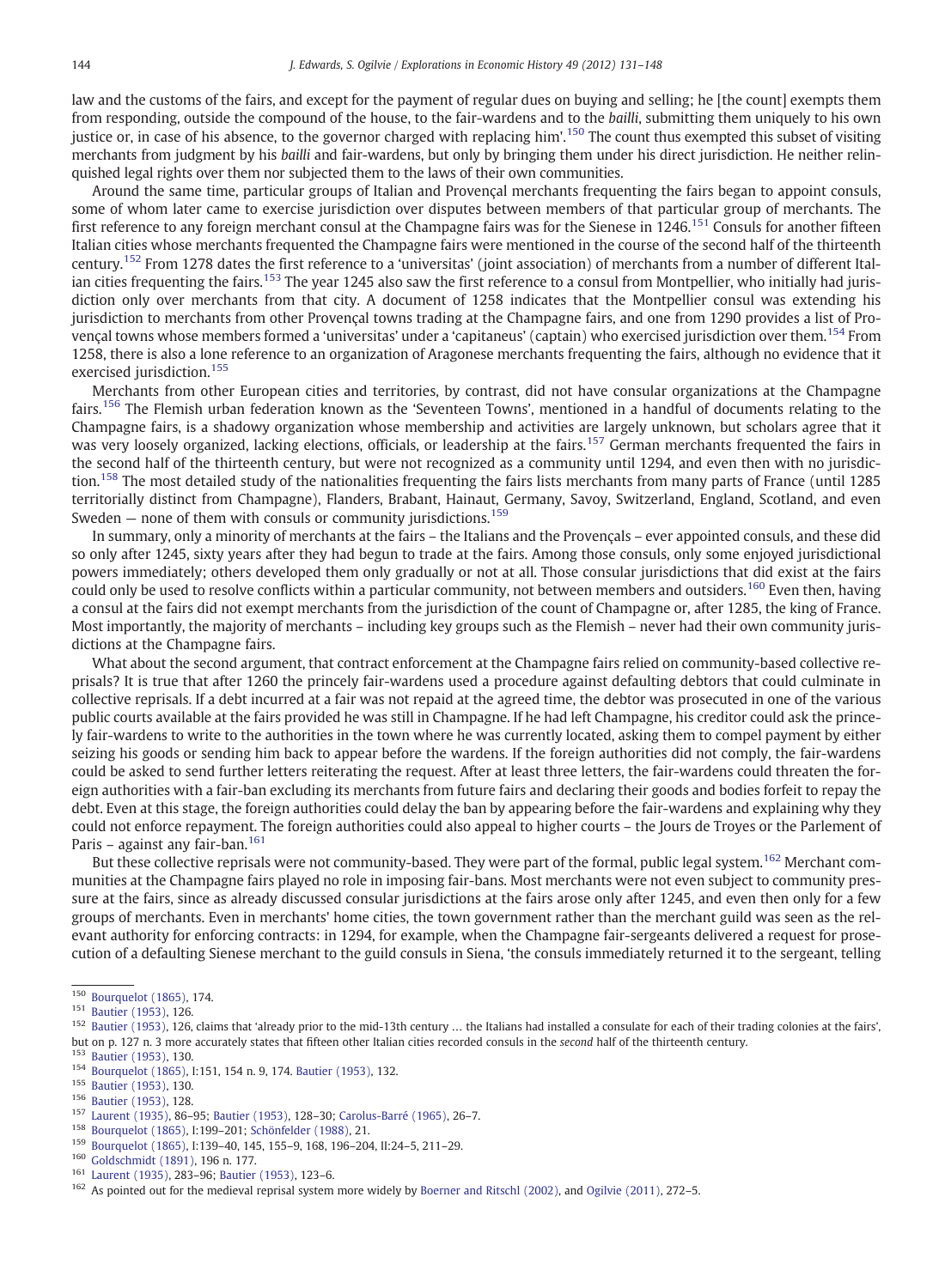him to carry it to the *Podestà* [chief town magistrate] because, they said, he was greater and had more power'. <sup>163</sup> A merchant trading at the fairs sometimes asked his own political authorities back home to impose a collective reprisal, but this involved penalties on his debtor's compatriots in the home polity of the creditor, not at the Champagne fairs.<sup>164</sup> Community-based reprisals at the fairs themselves were specifically outlawed, since one of the security guarantees the counts of Champagne granted to merchants attending the fairs was freedom from all reprisals except for those initiated by the fair-wardens as comital officials.

Far from being based on community jurisdiction, collective reprisals at the fairs were based on *princely* jurisdiction and were thoroughly embedded in public legal procedures. A fair-ban could only be imposed by the public authorities of Champagne  $-$  i.e., by the princely fair-wardens, supported on appeal by the Jours de Troyes and after 1285 by the Parlement de Paris. Contrary to the claim that the Champagne fair authorities relinquished legal rights over merchants attending the fairs, the princely fair-wardens explicitly claimed that they had authority over fair-debtors even when such merchants had left Champagne, claiming in a letter of 1295, for example, that 'these customs [of the fairs] supersede all other customs of all territories'.<sup>165</sup> The elaborate legal procedures which had to be followed before a fair-ban could even be threatened indicate both how deeply the reprisal system was embedded in the formal legal system, and how reluctant the Champagne authorities were actually to impose it, conscious that the risk of reprisals could easily discourage international trade rather than promote it.<sup>166</sup>

When a fair-ban was declared, it was imposed not on the merchants of a debtor's community, but rather on the merchants subject to a justice-system which had failed to enforce a fair-debt. This is nicely illustrated by a case of 1299-1300, in which the Champagne fair-wardens requested the lord mayor of London to arrest a Florentine merchant for a debt of 1,600 livres tournois owed at the Champagne fairs to a merchant of Prato. When the London mayor replied that he had heard the Florentine merchant's account and concluded that no debt was owed, the fair-wardens responded by threatening a fair-ban, not against merchants of Florence as the 'community' of which the debtor was indisputably a member, but rather against merchants of London, as the justice-system which had refused to render legal remedy for a fair-debt.<sup>167</sup>

The effectiveness of the Champagne fair-ban in enforcing contracts should not be overstated. Foreign jurisdictions were often reluctant to comply with the Champagne fair-wardens' demands. Some jurisdictions adumbrated reasons why compliance was impossible, claiming that it required an order from a higher authority (as in Malines in  $1277^{168}$  or Florence in  $1279^{169}$ ), or that the debtor had left town (as in Venice in 1299).<sup>170</sup> Others moved agonizingly slowly, with the London authorities putting the fair-wardens off for seven years between 1293 and 1300<sup>171</sup> and the Florentine authorities delaying them for four years between 1294 and 1298.<sup>172</sup> Some refused to recognize the fair-wardens' competence, as in 1277 when the Parlement de Paris imprisoned the Champagne fair-wardens for exceeding their authority in demanding that the bailli of Vermandois appear in their court.<sup>173</sup> Flat refusals were not unknown, as in 1296–8 when the Florentine authorities told the fair wardens that they were too busy to concern themselves with an unpaid fair-debt.<sup>174</sup> Even when fair-bans were imposed, they could be avoided, as in 1264 when Cahors merchants attended the Champagne fairs despite a preceding fair-ban,<sup>175</sup> in 1297 when the captain of the *universitas* of Italian merchants frequenting the Champagne fairs mediated an agreement between creditors from Ypres and the Ricciardi firm of Lucca allowing the latter to attend the fairs despite the existence of a fair-ban against Lucca,  $^{176}$  or in 1302 when the bishop of Paris paid a modest sum to various Piacenzan firms to annul a fair-ban requested against his subjects.<sup>177</sup> On the other hand, creditor merchants would not have paid the fair-wardens to undertake the elaborate documentary stages on the way to imposing a fair-ban had they not held some expectation of success. Hence it is reasonable to view the fair-ban procedure, despite its recognized limitations, as having made some contribution to the ability of the Champagne fair-wardens to enforce merchant contracts.

But collective reprisals cannot have been the crucial contract-enforcement mechanism underlying the ascendancy of the Champagne fairs, since there is no evidence that fair-bans were used to enforce merchant contracts in the period 1180–1260. There are only two mentions of fair-bans from the period before 1260: one in 1221 where the creditor was a sovereign prince and thus extraordinary 'diplomatic' guarantees were needed; and the other in 1242–3, which was to penalize violation of a safe conduct rather than a commercial contract.<sup>178</sup> The Champagne fairs thus flourished as the undisputed fulcrum of European international trade for eighty years, between c. 1180 and c. 1260, without using collective reprisals to enforce contracts.

This raises the question of what mechanism operated before 1260 to prevent fair-debtors from defaulting? A possible answer is that the Champagne fairs, as the most important international market in Europe, were the source of profitable trading

<sup>176</sup> [Laurent \(1935\),](#page-16-0) 297.

<sup>163</sup> [Zdekauer \(1896\),](#page-17-0) 354–9. We thank Mathieu Arnoux for bringing this case to our attention.

<sup>164</sup> [Bassermann \(1911\),](#page-15-0) 57–8.

<sup>165</sup> [Laurent \(1935\),](#page-16-0) 284.

<sup>166</sup> On Champagne, see [Huvelin \(1897\),](#page-16-0) 430; [Planitz \(1919\)](#page-16-0), 97, 168–90; [Laurent \(1935\),](#page-16-0) 283–96. On medieval Europe more widely, see [Boerner and Ritschl](#page-16-0) [\(2002\)](#page-16-0); [Ogilvie \(2011\),](#page-16-0) 270–85.

<sup>167</sup> [Huvelin \(1897\)](#page-16-0), 430–1; [Bassermann \(1911\),](#page-15-0) 46.

<sup>168</sup> [Bautier \(1953\)](#page-16-0), 125.

<sup>169</sup> [Berti \(1857\)](#page-16-0), 247.

<sup>170</sup> [Laurent \(1935\),](#page-16-0) 300.

<sup>171</sup> [Walford \(1883\)](#page-17-0), 250–9.

<sup>172</sup> [Berti \(1857\)](#page-16-0), 256–7, 264–7.

<sup>173</sup> [Boutaric \(1867\),](#page-16-0) I:193 (#2097); [Laurent \(1935\)](#page-16-0), 281.

<sup>174</sup> [Berti \(1857\)](#page-16-0), 260–1, 267–70.

<sup>175</sup> [Bautier \(1953\)](#page-16-0), 124.

<sup>177</sup> [Laurent \(1935\),](#page-16-0) 297–8.

<sup>178</sup> [Bourquelot \(1865\),](#page-16-0) I:178–9, 193–4, 327–8.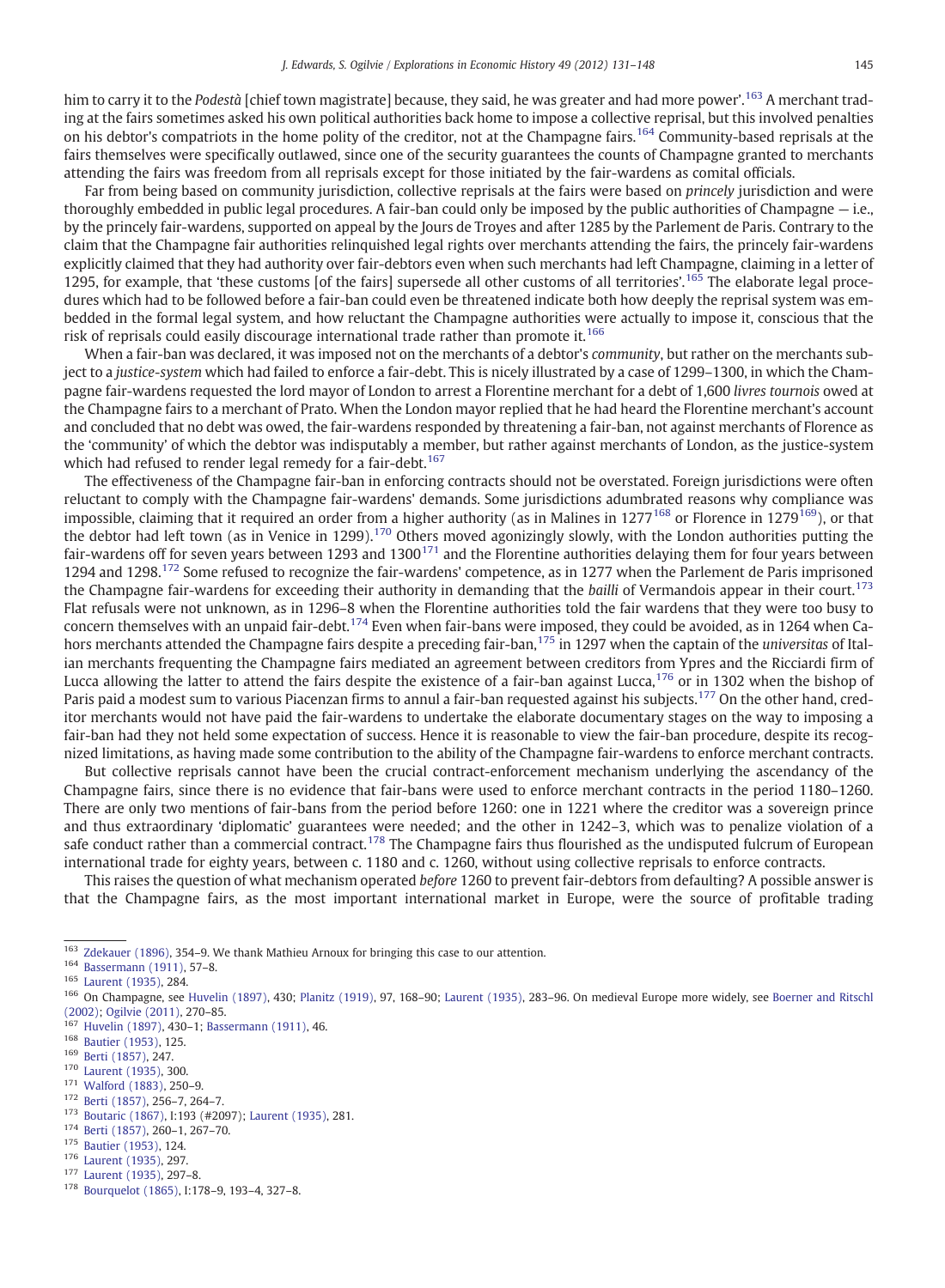<span id="page-15-0"></span>opportunities that could not be replicated elsewhere. As we have seen, the fairs offered princely, municipal, and ecclesiastical courts with powers to compel merchants to fulfill contractual obligations while they were in Champagne. The only way a defaulting debtor could avoid prosecution was to avoid the fairs permanently, losing profitable trading opportunities. Provided that the benefit of absconding was lower than the cost of sacrificing future trading opportunities at the fairs, a merchant had an incentive to pay his debts. If this condition was met for the majority of merchants, then the combination of profitable trading opportunities and an effective legal system with coercive powers provides an explanation for why merchants at the Champagne fairs typically paid their debts rather than defaulting. The use of the fair-ban procedure against absconding debtors after 1260 may have provided an additional deterrent against default, but cannot have constituted the main reason why debts were typically paid. The Champagne fair-bans thus do not support the view that corporative contract enforcement played a central role in the growth of international trade during the medieval Commercial Revolution.

#### 6. Conclusion

The medieval Champagne fairs do hold lessons for the institutional foundations of impersonal exchange and long-distance trade, but not those for which they have often been mobilized. For one thing, they provide no support for the view that international trade developed on the basis of private-order legal provision. There were no 'private judges' at the Champagne fairs. Rather, the Champagne fairs offered an effective combination of state, ecclesiastical, and municipal courts, among which foreign merchants could (and did) shop around. This system was supplemented by a dedicated fair court, but its judges, the fair-wardens, were also princely officials and did not prevent foreign merchants from enforcing contracts at other levels of the princely justice-system, in front of courts operated by local abbeys, and in municipal courts. The jurisdiction of the various tribunals enforcing contracts at the fairs emanated from the public authorities, not from the merchants, and there is no evidence that any of these tribunals applied a private, merchant-generated law-code.

Nor do the Champagne fairs support the idea that long-distance trade could develop on the basis of contract enforcement offered by collective reprisals among corporative communities of businessmen, in the absence of impartial public contractenforcement. The role of merchant 'communities' at the Champagne fairs was minimal. No merchants had them for the first 60 years of the fairs; many important groups of merchants at the fairs never had them at all; and even the few groups that did have them in later phases of the fairs' existence could only use them for internal contract enforcement and relied on the public legal system to enforce contracts between merchants of different communities. Collective reprisals were used in a limited way in the final phase of the fairs' ascendancy, after c. 1260, but they were fully integrated into the formal legal system, their enforcement relied on state coercion, and the few merchant 'communities' at the fairs played no role in implementing them.

What the Champagne fairs do show is that the policies and actions undertaken by the public authorities were crucial to impersonal exchange and international trade in medieval Europe — for good or ill. Between the 1180s and the 1290s, the rulers of Champagne provided security and contract enforcement to all merchants regardless of community affiliation: long-distance trade flourished and the Champagne fairs became the fulcrum of European trade. From the late 1290s, as the French crown ceased to provide generalized security and contract enforcement at the fairs, and instead began to tax and constrain particular groups of merchants to serve its fiscal, military and political ends, long-distance trade deserted Champagne and moved to centers such as Bruges where these public goods were more impartially provided. The Champagne fairs succeeded because the public authorities provided generalized institutional services open to all traders; they declined when the regime switched to particularized institutional provision which discriminated in favor of (and against) specific groups of merchants.

#### Acknowledgments

We thank Mathieu Arnoux, Andrea Caracausi, André Carus, Tracy Dennison, Tim Guinnane, John Henderson, Sara Horrell, Paola Lanaro, Gary Libecap, Erik Lindberg, Abhay Pethe, Tom Scott, James Thomson, Francesca Trivellato, Allan Tulchin, Pat Story, Hillay Zmora, an anonymous referee, and participants at the Cambridge Core Economic History Seminar and the 2011 Economic History Society Conference, for their helpful advice and stimulating comments.

#### References

Alengry, C., 1915. Les foires de Champagne: étude d'histoire économique. Rousseau et Cie, Paris.

Arbois de Jubainville, M.H., 1859. Histoire de Bar-sur-Aube sous les comtes de Champagne. Durand / Dufay-Robert /Jardeaux-Ray, Paris/Troyes/Bar-sur-Aube. Arbois de Jubainville, M.H., Pigeotte, L., 1859–66. Histoire des ducs et des comtes de Champagne. 7 vols. Durand, Paris.

Baker, J.H., 1986. The law merchant and the common law. In: Baker, J.H. (Ed.), The Legal Profession and the Common Law: Historical Essays, pp. 341–386. Hambledon, London.

Basile, M.E., et al. (Ed.), 1998. Lex Mercatoria and Legal Pluralism: A Late Thirteenth-Century Treatise and Its Afterlife. Ames Foundation, Cambridge, MA.

Bassermann, E., 1911. Die Champagnermessen. Ein Beitrag zur Geschichte des Kredits. Mohr, Tübingen.

Bautier, R.-H., 1942–3. Les registres des foires de Champagne. À propos d'un feuillet récemment découvert. Bulletin Philologique et Historique du Comité des Travaux Historiques et Scientifiques 157–188.

Baker, J.H., 1979. The law merchant and the common law before 1700. Cambridge Law Journal 38, 295–322.

Bart, J., 2000. La Lex Mercatoria au Moyen-Âge: mythe ou réalité? In: Mélanges en l'honneur de Philippe Kahn (Ed.), Souveraineté étatique et marchés internationaux à la fin du XXe siècle, pp. 9–23. Litec, Paris.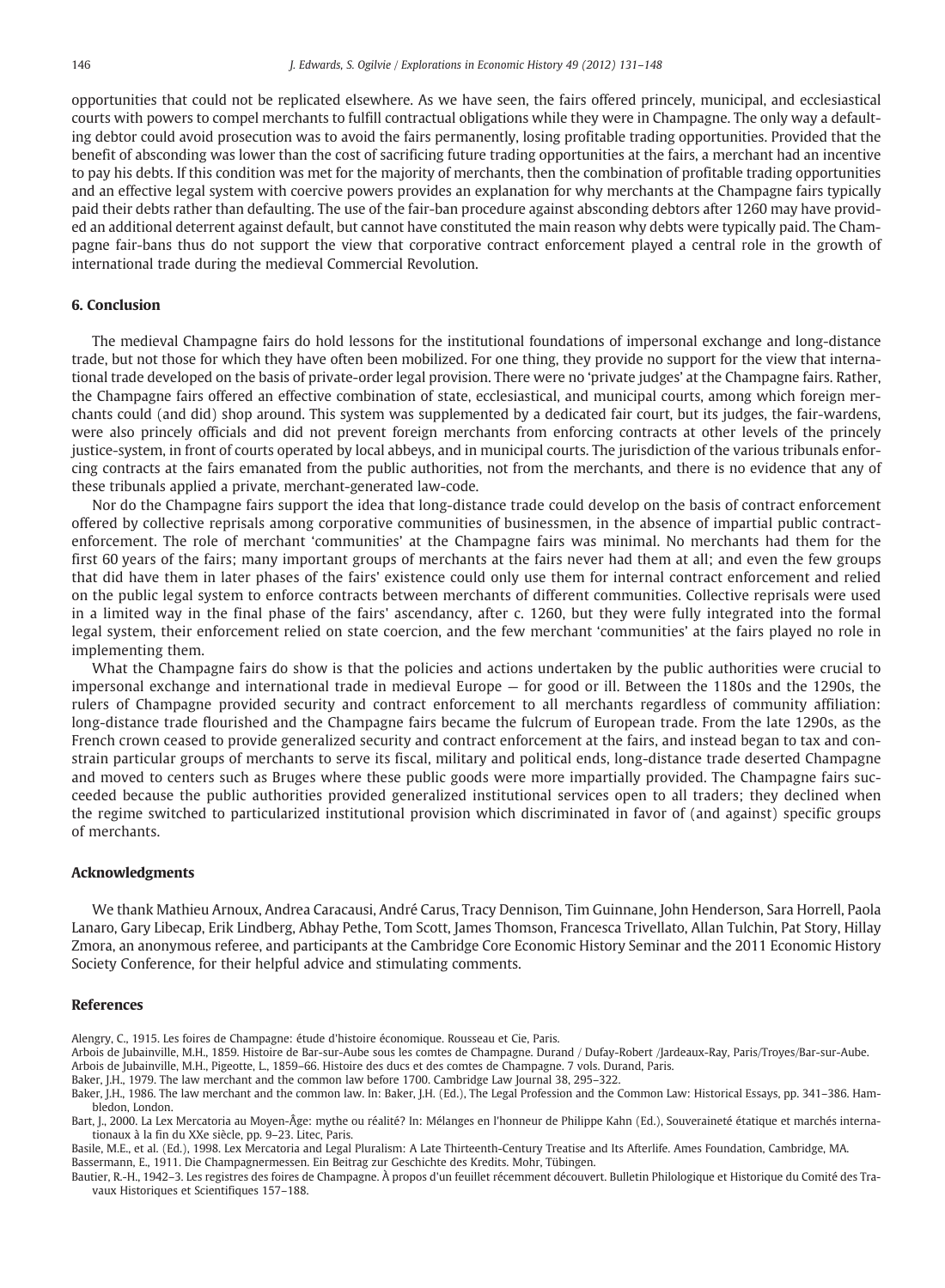- <span id="page-16-0"></span>Bautier, R.-H., 1945/7. Marchands siennois et "draps d'Outremont" aux foires de Champagne, 1294. Annuaire-Bulletin de la Société de l'histoire de France 104, 87–107.
- Bautier, R.-H., 1952. Les principales étapes du développement des foires de Champagne. Comptes-rendus des Séances de l'Académie des Inscriptions et Belleslettres 96 (2), 314–326.
- Bautier, R.-H., 1953. Les foires de Champagne. Recherches sur une évolution historique. Recueils de la Société Jean Bodin 5, 97–147.
- Bautier, R.-H., 1970. The fairs of Champagne. In: Cameron, R. (Ed.), Essays in French Economic History, pp. 42–63. R. W. Irwin, Homewood, IL.
- Benton, J.F., 1969. Philip the fair and the Jours of Troyes. Studies in Medieval and Renaissance History 6, 281–344.

Berti, P., 1857. Documenti riguardanti il commercio dei Fiorentini in Francia nel secoli XIII e XIV, e specialmente il loro concorso alle fiere di Sciampagna. Giornale Storico Degli Archivi di Toscana 1 (163–195), 247–274.

Bloch, M., 1964. La France sous les derniers Capétiens (1223–1328). Armand Colin, Paris.

Blomquist, T.W., 1985. The early history of European banking: merchants, bankers and Lombards of thirteenth-century Lucca in the county of Champagne. Journal of European Economic History 14, 521–536.

Boerner, L., Ritschl, A., 2002. Individual enforcement of collective liability in premodern Europe. Journal of Institutional and Theoretical Economics 158, 205–213.

Bourquelot, F., 1839–40. Histoire de Provins. 2 vols. Lebeau, Paris.

Bourquelot, F., 1865. Études sur les foires de Champagne, sur la nature, l'étendue et les règles du commerce qui s'y faisait aux XIIe, XIIIe et XIVe siècles. 2 vols. L'Imprimerie Impériale, Paris.

Boutaric, E.P., 1867. Actes du Parlement de Paris, Première série: De l'an 1254 à l'an 1328. 2 vols. Plon, Paris.

- Braudel, F., 1979. Civilisation matérielle, économie et capitalisme, XVe-XVIIIe siècle, vol. III: Le temps du monde. Armand Colin, Paris.
- Braudel, F., 1981. Civilization and capitalism. 15th–18th Centuries: The Structures of Everyday Life, vol. I. Harper & Row, New York.
- Carolus-Barré, L., 1965. Les XVII villes, une hanse vouée au grand commerce de la draperie. Comptes-rendus des séances de l'Académie des inscriptions et belleslettres 109 (1), 20–30.
- Chapin, E., 1937. Les villes de foires de Champagne des origines au début du XIVe siècle. Champion, Paris.
- Davidsohn, R., 1896–1901. Forschungen zur Geschichte von Florenz. Mittler, Berlin.

Davidson, J., Weersink, A., 1998. What does it take for a market to function? Review of Agricultural Economics 20 (2), 558–572.

De Roover, R., 1942. The commercial revolution of the thirteenth century. Bulletin of the Business Historical Society 16 (2), 34–39.

De Roover, R., 1948. Money, banking and credit in medieval Bruges: Italian merchant-bankers, Lombards and money-changers: a study in the origins of banking. Mediaeval Academy of America, Cambridge, MA.

- Dixit, A.K., 2004. Lawlessness and Economics: Alternative Modes of Governance. Princeton, NJ.
- Doehaerd, R., 1941. Les relations commerciales entre Gênes, la Belgique, et l'Outremont d'après les archives notariales gênoises aux XIIIe et XIVe siècles. Palais des Académies, Brussels/Rome.
- Donahue, C., 2005. Benvenuto Stracca's De Mercatura: was there a Lex Mercatoria in sixteenth-century Italy? In: Piergiovanni, V. (Ed.), From Lex Mercatoria to Commercial Law, pp. 69–120. Duncker & Humblot, Berlin.
- Evergates, T. (Ed.), 2010. The Cartulary of Countess Blanche of Champagne. University of Toronto Press, Toronto.
- Face, R.D. (1957). 'The caravan merchants and the fairs of Champagne: a study in the techniques of medieval commerce.' (Ph.D. dissertation, University of Wisconsin, Madison).
- Face, R.D., 1958. Techniques of business in the trade between the fairs of Champagne and the south of Europe in the twelfth and thirteenth centuries. The Economic History Review 10 (3), 427–438.
- Finot, J., 1894. Etude historique sur les relations commerciales entre la France et la Flandre au moyen âge. Picard, Paris.
- Goldschmidt, L., 1891. Handbuch des Handelsrechts. Enke, Stuttgart.
- Greif, A., 2002. Institutions and impersonal exchange: from communal to individual responsibility. Journal of Institutional and Theoretical Economics 158 (1), 168–204.
- Greif, A., 2006a. Institutions and the Path to the Modern Economy: Lessons from Medieval Trade. Cambridge University Press, Cambridge.
- Greif, A., 2006b. History lessons: the birth of impersonal exchange: the community responsibility system and impartial justice. Journal of Economic Perspectives 20 (2), 221–236.
- Huvelin, P., 1897. Essai historique sur le droit des foires et des marchés. Rousseau, Paris.
- Knights, D., 1992. The medieval fairs of Champagne: emporium and money market. Medieval History 2 (3), 10–17.
- Laurent, H., 1932. Droit des foires et droits urbains aux XIIIe et XIVe siècles. Revue Historique de Droit Français 4th Series, 11, pp. 660–710.
- Laurent, H., 1935. Un grand commerce d'exportation au moyen âge: la draperie des Pays Bas en France et dans les pays mediterranéens, XIIe XVe siècle. E. Droz, Paris.
- Lefèvre, A., 1858. Les finances de la Champagne aux XIIIe et XIVe siècles [premier article]. Bibliothèque de l'école des Chartes 19, 409–447.

Milgrom, P.R., North, D.C., Weingast, B.R., 1990. The role of institutions in the revival of trade: the medieval law merchant, private judges and the Champagne fairs. Economics and Politics 2 (1), 1–23.

Moore, E.W., 1985. The Fairs of Medieval England: An Introductory Study. Pontifical Institute of Mediaeval Studies, Toronto.

- Munro, J.H., 1999. The low countries' export trade in textiles with the Mediterranean basin, 1200–1600: a cost-benefit analysis of comparative advantages in overland and maritime trade routes. International Journal of Maritime History 11 (2), 1–30.
- Munro, J.H., 2001. The "new institutional economics" and the changing fortunes of fairs in medieval and early modern Europe: the textile trades, warfare, and transaction costs. Vierteljahrschrift für Sozial- und Wirtschaftsgeschichte 88 (1), 1–47.
- Ogilvie, S., 2011. Institutions and European Trade: Merchant Guilds, 1000–1800. Cambridge University Press, Cambridge.
- Pirenne, H., 1936. Economic and Social History of Medieval Europe. Kegan Paul, Trench, Trubner & Co., London.
- Planitz, H., 1919. Studien zur Geschichte des deutschen Arrestprozesses, II. Kapital: Der Fremdenarrest. Zeitschrift der Savigny-Stiftung für Rechtsgeschichte, Germanistische Abteilung 40, 87–198.
- Reyerson, K.L., 2000. Commerce and communications. In: Abulafia, D. (Ed.), The New Cambridge Medieval History, Vol. V: c. 1198–c. 1300, pp. 50–70. Cambridge University Press, Cambridge.
- Reynolds, R.L., 1931. Genoese trade in the late twelfth century, particularly in cloth from the fairs of Champagne. Journal of Economic and Business History 3 (3), S362–S381.
- Richman, B.D., 2004. Firms, courts, and reputation mechanisms: towards a positive theory of private ordering. Columbia Law Review 104 (8), 2328–2368.
- Rogers, J.S., 1995. The early history of the law of bills and notes: a study of the origins of Anglo-American commercial law. Cambridge University Press, Cambridge.

Sachs, S.E., 2006. From St. Ives to cyberspace: the modern distortion of the medieval "Law Merchant". American University International Law Review 21 (5), 685–812.

Sayous, A.-É., 1932. Les opérations des banquiers italiens en Italie et aux foires de Champagne pendant le XIIIe siècle. Revue Historique 170, 1–31.

Schönfelder, A., 1988. Handelsmessen und Kreditwirtschaft im Hochmittelalter. Die Champagnemessen. Verlag Rita Dadder, Saarbrücken-Scheidt.

Schulte, A., 1900. Geschichte des mittelalterlichen Handels zwischen Westdeutschland und Italien mit Ausschluss von Venedig. Duncker & Humblot, Leipzig. Strayer, J.R., 1969. Italian bankers and Philip the fair. In: Herlihy, D., Lopez, R.S., Slessarev, V. (Eds.), Economy, Society and Government in Medieval Italy: Essays in Memory of Robert L. Reynolds, pp. 239–247. Kent State University Press, Kent, OH.

- Strayer, J.R., 1980. The Reign of Philip the Fair. Princeton University Press, Princeton.
- Swedberg, R., 2003. The case for an economic sociology of law. Theory and Society 32 (1), 1–37.

Tardif, J., 1855. Charte française de 1230 conservée aux archives municipales de Troyes. Bibliothèque de l'école des chartes 16, 139–146.

Terrasse, V., 2005. Provins: une commune du comté de Champagne et de Brie (1152–1355). L'Harmattan, Paris.

Thomas, H., 1977. Beiträge zur Geschichte der Champagne-Messen im 14. Jahrhundert. Vierteljahrschrift für Sozial- und Wirtschaftsgeschichte 64, 433–467.